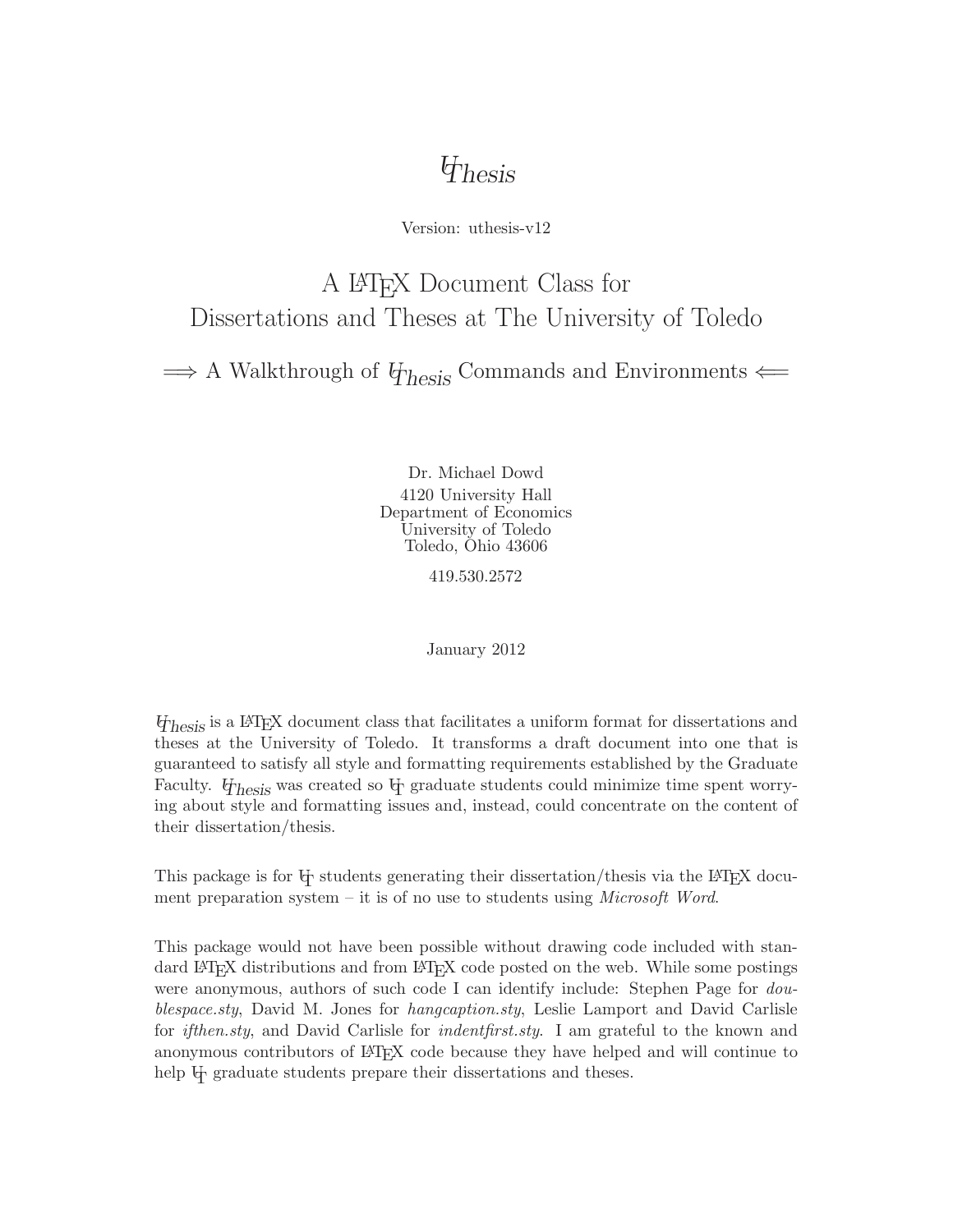<span id="page-1-1"></span><span id="page-1-0"></span>

|              | Contents                     |                                                                                                                           |                  |  |  |  |
|--------------|------------------------------|---------------------------------------------------------------------------------------------------------------------------|------------------|--|--|--|
|              |                              | <b>Table of Contents</b>                                                                                                  | ii               |  |  |  |
|              | <b>List of Tables</b><br>iii |                                                                                                                           |                  |  |  |  |
|              |                              | <b>List of Figures</b>                                                                                                    | iii              |  |  |  |
|              |                              | List of $\Phi$ <sub>hesis</sub> Commands                                                                                  | iv               |  |  |  |
|              |                              | List of $\Phi$ <sub>hesis</sub> Environments                                                                              | iv               |  |  |  |
|              |                              |                                                                                                                           | 1                |  |  |  |
| $\mathbf{1}$ | 1.1                          | An Overview of $\Phi$ hesis                                                                                               | $\mathbf{1}$     |  |  |  |
|              | 1.2                          |                                                                                                                           | 1                |  |  |  |
|              | 1.3                          |                                                                                                                           | $\overline{2}$   |  |  |  |
|              | 1.4                          |                                                                                                                           | $\overline{2}$   |  |  |  |
|              |                              |                                                                                                                           |                  |  |  |  |
| $\bf{2}$     |                              | While Writing your Document, Please Consider                                                                              | $\bf{2}$         |  |  |  |
|              | 2.1                          |                                                                                                                           | $\overline{2}$   |  |  |  |
|              | 2.2                          |                                                                                                                           | 3                |  |  |  |
|              | 2.3                          | Primers on Cross-References and the \caption <sup>[]</sup> {} Command                                                     | $\boldsymbol{3}$ |  |  |  |
|              | 2.4                          |                                                                                                                           | $\overline{4}$   |  |  |  |
|              |                              |                                                                                                                           | $\overline{4}$   |  |  |  |
|              |                              | Verify that Fonts are Embedded in Your PDF File                                                                           | $\overline{4}$   |  |  |  |
|              | <b>2.5</b>                   |                                                                                                                           | $\overline{4}$   |  |  |  |
| $\bf{3}$     |                              | Order of Commands/Environments within Your Document                                                                       | 5                |  |  |  |
|              | 3.1                          |                                                                                                                           | $\overline{5}$   |  |  |  |
|              | <b>3.2</b>                   |                                                                                                                           | $6\phantom{.}6$  |  |  |  |
|              | 3.3                          | $\mbox{mod}$                                                                                                              | $\boldsymbol{6}$ |  |  |  |
|              | 3.4                          |                                                                                                                           | $\overline{7}$   |  |  |  |
|              | 3.5                          |                                                                                                                           | $\overline{7}$   |  |  |  |
|              | 3.6                          |                                                                                                                           | 7                |  |  |  |
|              |                              | 3.6.1                                                                                                                     | 7                |  |  |  |
|              |                              | 3.6.2                                                                                                                     | 8                |  |  |  |
|              |                              | 3.6.3                                                                                                                     | 8                |  |  |  |
|              |                              |                                                                                                                           |                  |  |  |  |
|              |                              | Graduate College Dean: \graduatedean{}{}<br>3.6.4                                                                         | 10               |  |  |  |
|              | <b>3.7</b>                   |                                                                                                                           | 10               |  |  |  |
|              | 3.8                          |                                                                                                                           | 11               |  |  |  |
|              | 3.9                          | Dedication Page (and a series and a series and a series and a series and a series are series and a series of $\mathbb{R}$ | 11               |  |  |  |
|              | 3.10                         |                                                                                                                           | 12               |  |  |  |
|              |                              |                                                                                                                           | 12               |  |  |  |
|              |                              | 3.12 List of Tables and List of Figures                                                                                   | 12               |  |  |  |
|              |                              | 3.12.1 Caption text v. text entries in the List of Tables/Figures                                                         | 13               |  |  |  |
|              |                              |                                                                                                                           | 13               |  |  |  |
|              |                              |                                                                                                                           | 14               |  |  |  |
|              |                              |                                                                                                                           | 16               |  |  |  |
|              |                              |                                                                                                                           |                  |  |  |  |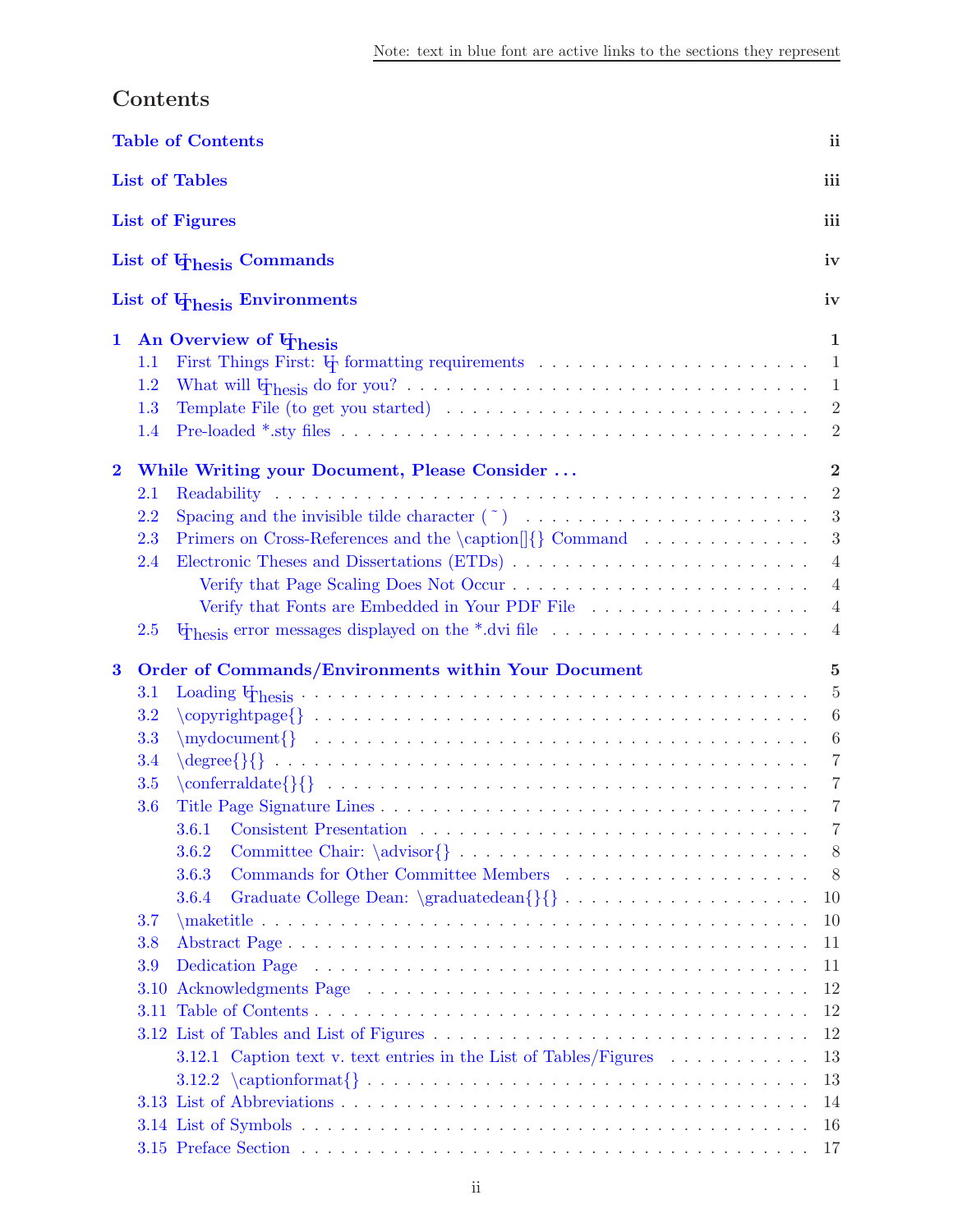|     | <b>Appendices</b>                                                                                 | 21 |
|-----|---------------------------------------------------------------------------------------------------|----|
|     | A Review of LAT <sub>F</sub> X's Cross-Referencing Commands                                       | 21 |
|     |                                                                                                   |    |
|     |                                                                                                   |    |
| A.3 |                                                                                                   |    |
|     |                                                                                                   |    |
|     | B Review of $\mathbb{P}[X\$ 's \caption $\{\}$ Command                                            | 24 |
| B.1 |                                                                                                   |    |
| B.2 | Caption text v. the text entry in the List of Tables/List of Figures $\dots \dots \dots \dots$ 24 |    |
|     | <b>B.2.1</b>                                                                                      |    |
|     | B.2.2                                                                                             |    |

## <span id="page-2-0"></span>**List of Tables**

| 3.3 Illustrating the "align" option of the $\cap$ ration format $\{\}$ command 14 |  |
|-----------------------------------------------------------------------------------|--|
| 3.4 Illustrating the "hang" option of the $\cap$ ration format $\{\}$ command 14  |  |
|                                                                                   |  |
|                                                                                   |  |

# <span id="page-2-1"></span>**List of Figures**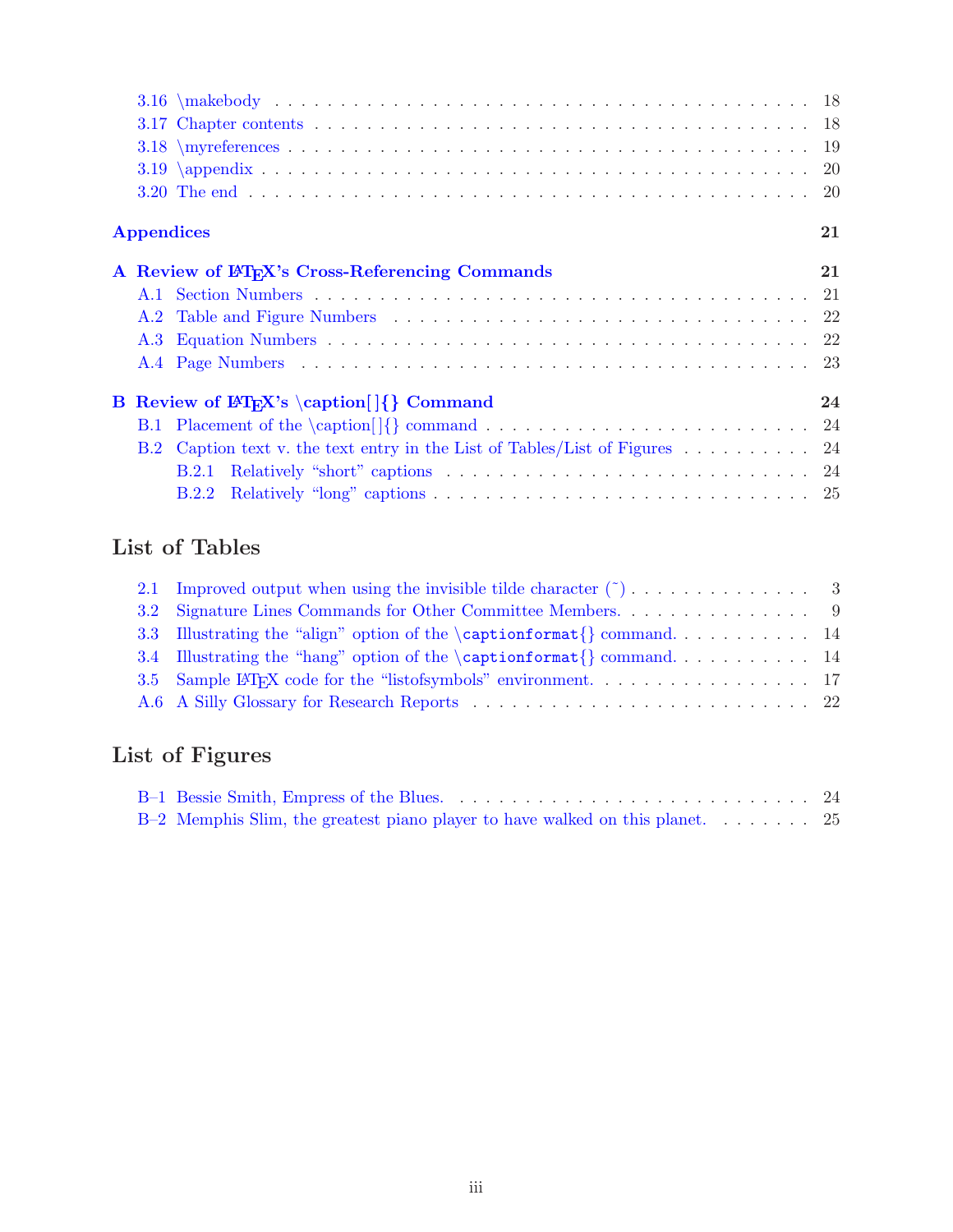# List of  $\Phi$ <sub>hesis</sub> Commands

<span id="page-3-0"></span>

| $\ab{breviate} \$ used in the "abbreviations" environment (see $\S3.13$ , p. 14).                                                                                                                                                                             |
|---------------------------------------------------------------------------------------------------------------------------------------------------------------------------------------------------------------------------------------------------------------|
| $\S3.6.2$ , p. 8).                                                                                                                                                                                                                                            |
| $\cap$ $\{\}$ enter either the "align" or "hang" option; this determines how<br>captions to tables and figures are formatted (see $\S3.12.2$ , p. 13).                                                                                                        |
| $\operatorname{constant}$ { $\{\}$ enter the month and year your degree will be conferred (see §3.5,<br>p. 7).                                                                                                                                                |
| $\emptyset$ \copyright page { }  enter "yes" / "no" to generate / not generate a copyright notification<br>page (see $\S 3.2$ , p. 6).                                                                                                                        |
| $\deg$ ree $\{\}\dots\dots\dots\dots\dots\dots$ enter the exact description of your degree (see §3.4, p. 7).                                                                                                                                                  |
|                                                                                                                                                                                                                                                               |
| \emblemskip  used in the "symbols" environment (see $\S 3.14$ , p. 16).                                                                                                                                                                                       |
| \graduatedean{}{}  enter the name of the current Graduate College Dean and her/his<br>administrative title (see $\S 3.6.4$ , p. 10).                                                                                                                          |
| $\{\text{makebody}\,\dots\,\dots\,\dots\,\dots\,\text{this is a required }$\mathcal{H}$\}_{\text{hesis}}$ command (see §3.16, p. 18).                                                                                                                         |
| $\uparrow$ (in $\downarrow$ mydocument $\uparrow$ defines your document to be either a "Dissertation", "Thesis", or<br>"Project" (see $\S 3.3$ , p. 6).                                                                                                       |
|                                                                                                                                                                                                                                                               |
| $\setminus$ second member $\}$ begins the commands for up to 8 "other" committee member sig-<br>natures on the title page: $\sec$ ondmember $\{\}$ command through<br>$\begin{array}{c} \text{eigenthmember} \text{ command (see §3.6.3, p. 8).} \end{array}$ |

# <span id="page-3-1"></span>**List of UThesis Environments**

|                                                 | begin{abbreviations} with the \abbreviate{}{} command this environment creates a<br>$\text{end}$ {abbreviations} List of Abbreviations (see §3.13, p. 14).                                                               |
|-------------------------------------------------|--------------------------------------------------------------------------------------------------------------------------------------------------------------------------------------------------------------------------|
| $\end{aligned}$ abstractpage}                   | $\beta$ begin $\{\text{abstractpage}\}\ldots$ this environment creates an Abstract page (see $\S 3.8$ , p. 11).                                                                                                          |
| $\operatorname{end}$ {acknowledgements} p. 12). | $\begin{bmatrix} \begin{array}{c} \Delta B \end{array} \end{bmatrix}$ acknowledgements $\cdot$ this environment creates an Acknowledgements page (see §3.10,                                                             |
| $\end{equation}$                                | $\begin{bmatrix} \begin{array}{c} \Delta \end{array} \end{bmatrix}$ this environment creates a Dedication page (see §3.9, p. 11).                                                                                        |
| $\end{reface$                                   | $\begin{bmatrix} \begin{array}{c} \Delta \end{array} & \Delta \end{bmatrix}$ this environment creates a Preface page (see §3.15, p. 17).                                                                                 |
|                                                 | $\begin{align*} \begin{cases} \begin{cases} \frac{1}{2} & \text{if } 1 \leq x \leq 1 \end{cases} \end{cases} \end{align*}$<br>$\text{end} \{ \text{referencelist} \} \{ \}$ your reference list (see $\S 3.18$ , p. 19). |
|                                                 | \begin{symbols} with \emblem{}{} and \emblemskip commands this environment<br>end{symbols} creates a List of Symbols (see $\S 3.14$ , p. 16).                                                                            |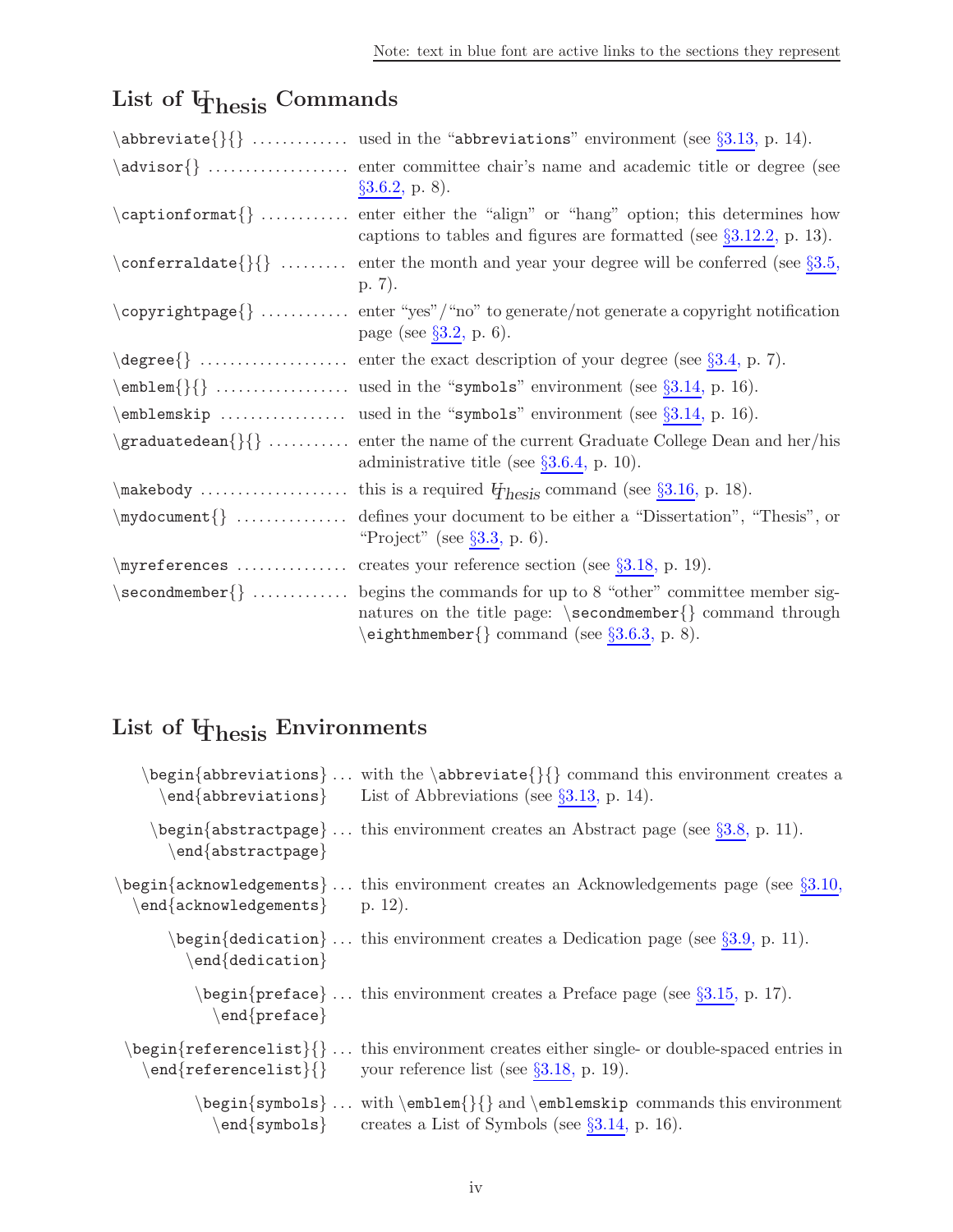## <span id="page-4-0"></span>1 An Overview of  $\Phi$ hesis

#### <span id="page-4-1"></span>**1.1 First Things First:**  $\psi$  formatting requirements

The Graduate Faculty at the University of Toledo have established the following handbook to describe the regulations regarding the style and formatting of dissertations and theses at  $\mathbb{H}$ :

> [Manual for the Formatting of Graduate Dissertations and Theses](http://www.utoledo.edu/graduate/files/Formatting_Manual_12a.pdf) [\(www.utoledo.edu/graduate/files/Formatting](http://www.utoledo.edu/graduate/files/Formatting_Manual_12a.pdf) Manual 12a.pdf)

The regulations in that handbook range from specifying which text font you are permitted to use to prescribing which sections/preliminary pages may appear in your document. (*Throughout this document I'll refer to that handbook simply as the* "*UT Manual*.") If you examine the *UT Manual* you'll see that it is comprised of approximately 30 pages of rules and regulations governing *how to* format your dissertation or thesis. The "bad news" is that's a lot of regulations to satisfy before your document can be approved by the  $\Psi$  Graduate College. The "good news" is that  $\Psi_{\text{hesis}}$  will automatically handle those 30 pages of rules and regulations for you.

*UThesis* is a LATEX document class that facilitates uniform style and formatting of dissertations and theses at the University of Toledo. If you use *UThesis* commands properly and follow the instructions in this document, *UThesis* will transform (i.e., reformat) the appearance of your draft document into one that is *guaranteed* to satisfy all style and formatting requirements specified in the *U<sub>T</sub> Manual.*<sup>[1](#page-4-3)</sup>

## <span id="page-4-2"></span>**1.2** What will  $\Phi$ <sub>hesis</sub> do for you?

Some of the more obvious changes that  $\psi_{\text{hesis}}$  automatically performs include: (a) reformatting textual material according to margin and spacing requirements, (b) generating level-specific page/section headings and locating such headings appropriately on the page, (c) adjusting text to double-spacing or single-spacing when required, (d) printing page numbers in lower-case roman numerals (when required) or arabic numerals (when required), etc., etc., etc. (The number of general formatting issues covered by *UThesis* is just too long to list here). In addition to general formatting issues, *UThesis* will automatically generate the pages/sections listed below and will format them according to *UT Manual* specifications:

- Title Page Acknowledgments List of Abbreviations References
- Copyright/Blank Page Table of Contents List of Symbols Appendices
	-
- 
- Abstract Page List of Tables Preface Section
	-
- 
- 
- Dedication Page List of Figures Chapters

**Sample Pages:** If you want to see how each of the above sections/pages are to be formatted, please examine the 17 "sample pages" included at the end of the *UT Manual*. Those sample pages were generated using *UThesis*.

**Very Easy to Use:** Don't let the length of this document give you the wrong impression — *UThesis* is not complicated and is quite easy to use (you need only a basic working knowledge  $\Delta F$ <sub>EX</sub>). A template file with detailed instructions is provide to get you started (see [section 1.3](#page-5-0))

<span id="page-4-3"></span><sup>&</sup>lt;sup>1</sup>This "guarantee" comes from my knowledge of  $\ddot{\theta}$  *Manual* requirements: in addition to writing  $\ddot{\theta}$ <sub>*rhesis*</sub>, I also authored the *U<sub>T</sub> Manual* mentioned above (based on instructions from the U<sub>T</sub> Graduate Council, of course).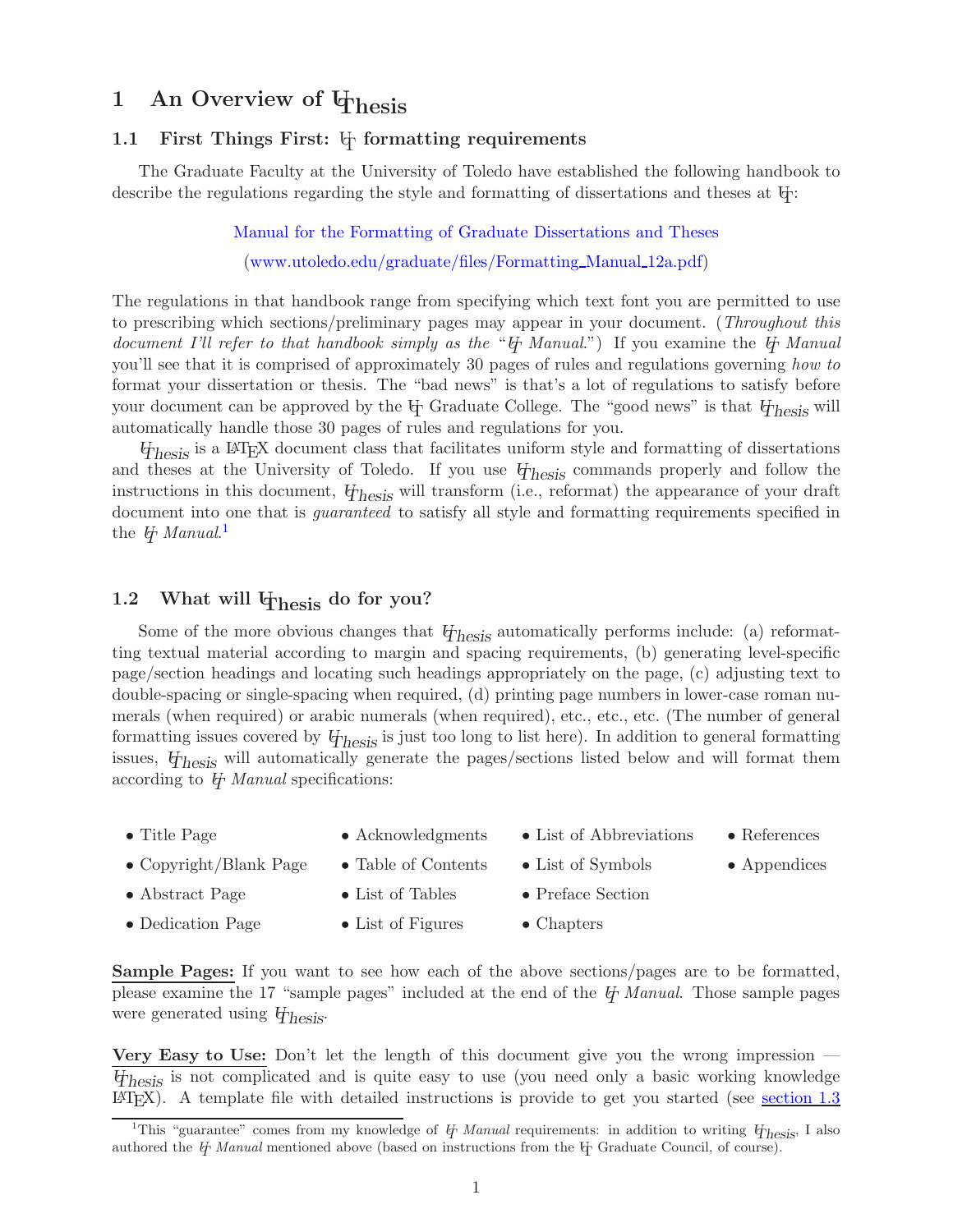for details). In a short amount of time even a relatively inexperienced LAT<sub>EX</sub> user will generate a dissertation/thesis that satisfies all *UT Manual* style and formatting requirements. You do not have to concern yourself with any prescribed formatting rules in the *UT Manual* because those rules have already been incorporated into internal *UThesis* code.

To process your LATEX document you'll use new commands to enter your degree, your advisor's name, committee member names, etc. There are also several new environments you'll use to generate the various pages/sections listed above. This document describes in detail the use of these commands and environments. As you'll see, *UThesis* is *very* easy to use.

#### <span id="page-5-0"></span>**1.3 Template File (to get you started)**

The template file "UThesis\_Template\_ $(v12)$ .tex" is provided to show you the various required and optional *UThesis commands* and *environments*. Included in this distribution are both the LATEX template file and its corresponding PDF file:

```
UThesis_Template_(v12).tex
UThesis_Template_(v12).pdf
```
The "UThesis\_Template\_(v12).tex" file tells you exactly what information to enter and where to enter that information (e.g., your document's title, your name, your advisor's name, etc.). First, enter the information and run LATEX over that file to review the output. Then *experiment* with the options in the template file: change one of the options – run  $\mathbb{B}T_F X$  – and examine its effect. Then change another option – re-run  $\mathbb{F}E[X]$  – and see how that affects your output file. Such experimentation will show you how easy  $\psi_{\text{hesis}}$  is to use and the full range of  $\psi_{\text{hesis}}$  options.

#### <span id="page-5-1"></span>**1.4 Pre-loaded \*.sty files**

The file "uthesis-v12.cls" does all of the work for you — it contains all of the internal LATEX commands used to satisfy the prescribed formatting requirements specified in the *UT Manual*. The following files have been pre-loaded into that file.

• doublespace.sty • if then.sty • indent first.sty • hangcaption.sty

Therefore, you do not have to include such files in a \usepackage{} command should you want to use their features.

## <span id="page-5-2"></span>**2 While Writing your Document, Please Consider . . .**

#### <span id="page-5-3"></span>**2.1 Readability**

Your dissertation or thesis is part of the intellectual legacy of this university — a legacy shared by past students and faculty and one to be enjoyed by future students and faculty. Although your dissertation/thesis is, of course, *your* document, you are not writing for yourself. You are writing it so that others can easily read, evaluate, and cite your scholarly work. Therefore, when considering alternative ways of presenting material in your document, please give preference to the method that best serves the reader.

**LATEX Issues**: First, some students/advisors have questioned whether the font size for a heading to a chapter, section, etc. is "too large" or "too small" relative to text size. Note that the relative heading-to-text size is appropriately generated by L<sup>AT</sup>F<sub>X</sub> (and has been approved by the Graduate Faculty). Hence, do not attempt to alter such font sizes. Second, some students may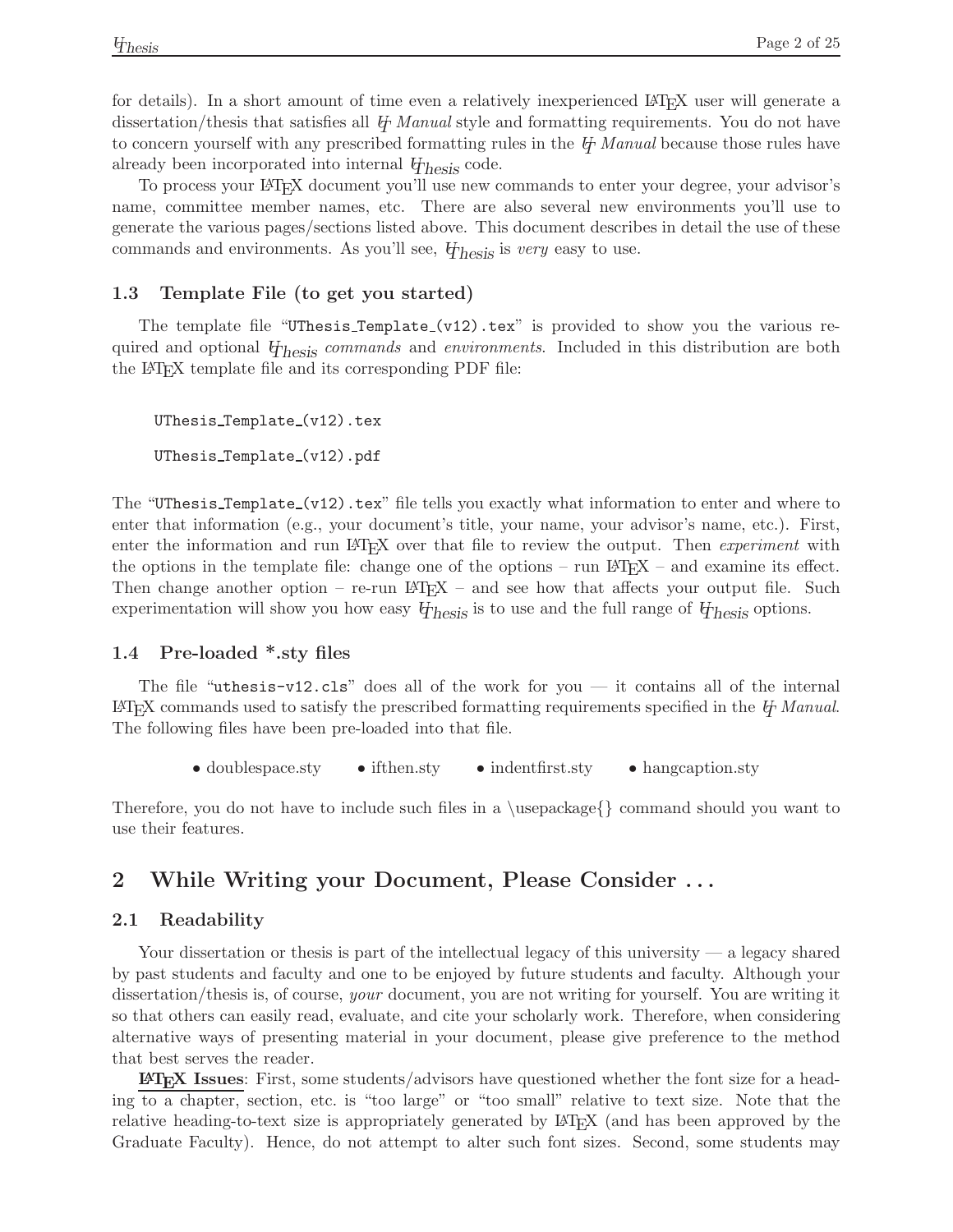be tempted to force changes to space surrounding equations, tables, figures, etc. *Do not do so.* LATEX is quite sophisticated and it follows well established conventions when dealing with such spacing issues. Forcing a spacing change at a particular point on a page can cause LATEX to adjust spacing across the page — sometimes with undesirable and asymmetric results. The cost of this is will be in terms of overall "readability" of your document.

## <span id="page-6-0"></span>**2.2 Spacing and the invisible tilde character ( ˜ )**

LATEX adds an extra space after a period, which improves the appearance of sentences within a paragraph. However, there are (at least) two situations where you do not want that extra space to appear. The first situation is when you include a middle initial in a name and the second is when you provide an abbreviation to an academic title. In both situations you should insert the invisible tilde character  $(\tilde{\phantom{a}})$  between the period and the subsequent character. That is, instead of entering "Elmer J. Fudd", you should enter "Elmer J. "Fudd"; instead of entering "Dr. Roy Hinkley", you should enter "Dr.~Roy Hinkley". Table 2.1 illustrates the improved output when using the invisible tilde character  $(\tilde{\ }')$  in the appropriate situation.

Table 2.1: Improved output when using the invisible tilde character  $(*)$ 

<span id="page-6-2"></span>

| Input                                   | Output | Input                              | Output |
|-----------------------------------------|--------|------------------------------------|--------|
| Inferior: Elmer J. Fudd   Elmer J. Fudd |        | $Dr. Roy Hinkley$ Dr. Roy Hinkley  |        |
| Superior: Elmer J.~Fudd   Elmer J. Fudd |        | Dr. "Roy Hinkley   Dr. Roy Hinkley |        |

## <span id="page-6-1"></span>**2.3 Primers on Cross-References and the** \**caption[]***{}* **Command**

Since *UThesis* was first used in 1995, hundreds of students and advisors have asked me for guidance on a) LATEX's cross-referencing capabilities and b) the difference between the text in a table/figure's caption and the corresponding entry in the *List of Tables/List of Figures*.

• [Appendix A](#page-24-1) (p. 21) provides a primer on how to cross-reference equation numbers, table numbers, figure numbers, chapter numbers, section numbers, page numbers, etc.

By following a labeling routine when establishing a table, figure, equation, section, etc., students can save many, many hours of editing by letting LAT<sub>EX</sub> "keep track" of referenced table numbers, figure numbers, etc. This feature is especially helpful when students must change the location/order of sections, equations, tables, etc. — because  $\mathbb{F}T\mathbb{F}X$  will automatically adjust references to such relocated/reordered material. See [Appendix A](#page-24-1) for specific examples.

• [Appendix B](#page-27-1) (p. 24) provides a primer on how the **\caption** [] { } command can be used to have a table/figure caption text be different from the corresponding entry in the *List of Tables/List of Figures*. This is an important feature because though captions may be "long" (when appropriate), it is preferred (not mandated) that corresponding entries in the *List of Tables/List of Figures* should not, when possible, exceed one or two lines.

Because the caption text to a table/figure must fully describe the content of that table/figure, *caption length should not be influenced by space considerations.* However, the only purpose of an entry in the *List of Tables/List of Figures* is to provide sufficient information about a table/figure that directs readers to the appropriate page where they can examine the table/figure — and review its full caption. *Hence, space considerations are important when determining the length of an entry in the List of Tables/List of Figures*. See [Appendix B](#page-27-1) for specific examples.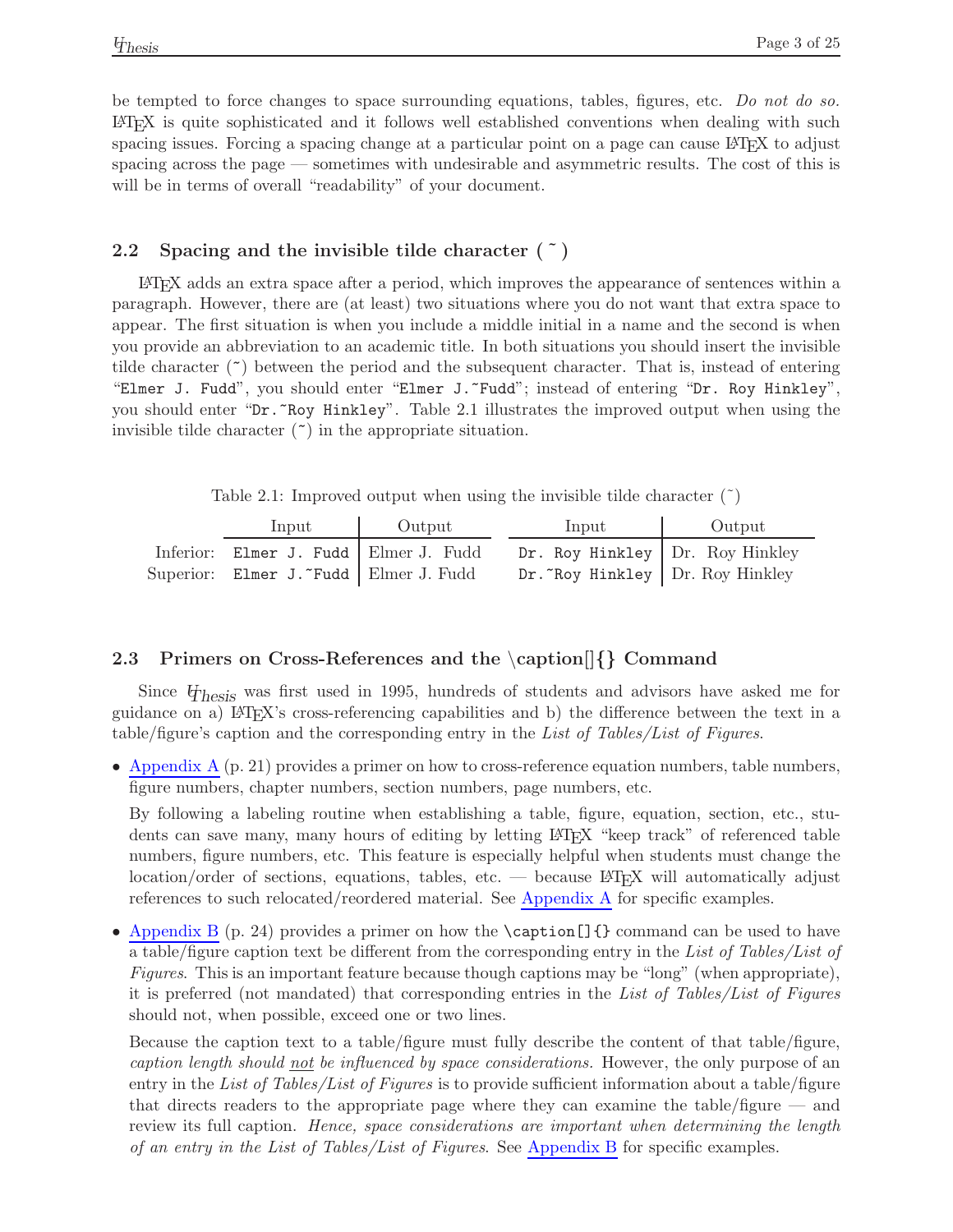## <span id="page-7-0"></span>**2.4 Electronic Theses and Dissertations (ETDs)**

An "ETD" is an "electronic thesis or dissertation." The College of Graduate Studies no longer accepts paper copies of dissertations or theses. Instead, all document must be submitted in *electronic* format — when you submit your document you will simply upload a "PDF" version of your document to the Graduate College. Please note the following important issues.

#### <span id="page-7-1"></span>**A. Verify that Page Scaling Does Not Occur**

When generating your PDF file, examine the settings on your software package to verify that page content is not "shrunk" or "scaled" during the "dvi-to-ps" or "dvi-to-pdf" or "ps-to-pdf" conversion process (forgetting to do this is a common error). If page content is scaled, your dissertation/thesis will be rejected by the Graduate College.

#### <span id="page-7-2"></span>**B. Verify that Fonts are Embedded in Your PDF File**

Be sure to "embed all fonts" when generating your \*.pdf file. This will guarantee the consistent appearance of your document's text, mathematical expressions, and symbols across computers and printers. If you do not embed fonts then what readers see will depend on the fonts resident on *their own* computers/printers. If their local fonts are not the exact fonts used to generate your PDF document, the reader might see gibberish when attempting to read or print your PDF file. In contrast, if you "embed" fonts, the reader will see exactly what you wrote when you converted your document to PDF format. Hence, embedding fonts is critically important when generating the electronic version of your document.

From the *U<sub>T</sub> Manual*, Professor Wade Lee in the library (419.530.4490) will provide assistance in converting your \*.dvi or \*.ps file to a "font embedded" PDF document. Alternatively, you may contact me and I'll be happy to convert your \*.ps file to a font-embedded \*.pdf file.

## <span id="page-7-3"></span>2.5 **U**<sub>hesis</sub> error messages displayed on the \*.dvi file

Regarding the title page, copyright notification page, and abstract page, *UThesis* will notify you if a) a required *UThesis* command was omitted or b) if information for such a command was omitted. If a *UThesis* error occurs, LATEX will process your document but *UThesis* will display a specific error message **on the \*.dvi output file** at the exact location where the error impacts the document. For example, <u>[section 3.4](#page-10-0)</u> (p. 7) explains that you must enter the exact description of your degree within the braces of the newly created \degree{} command. If you do not do so *UThesis* will generate the following error message on your \*.dvi output file:

## **Error:** \**degree***{}* **was omitted**

As an alternative example, if you included the  $\cong \mathbb{}{}\$  command [\(section 3.5,](#page-10-1) p. 7) but did not provide a month or year within its two sets of braces, the following error message would appear on the title page where conferral date information should have appeared. That is, LATEX will continue to process your document but the following error message would appear on your \*.dvi file at the location where the conferral month and year should appear:

**Error:** \**conferraldate***{}{}* **is empty**

**The lesson here is to pay-attention to your \*.dvi file: it will provide** *some* **guidance when such errors occur.**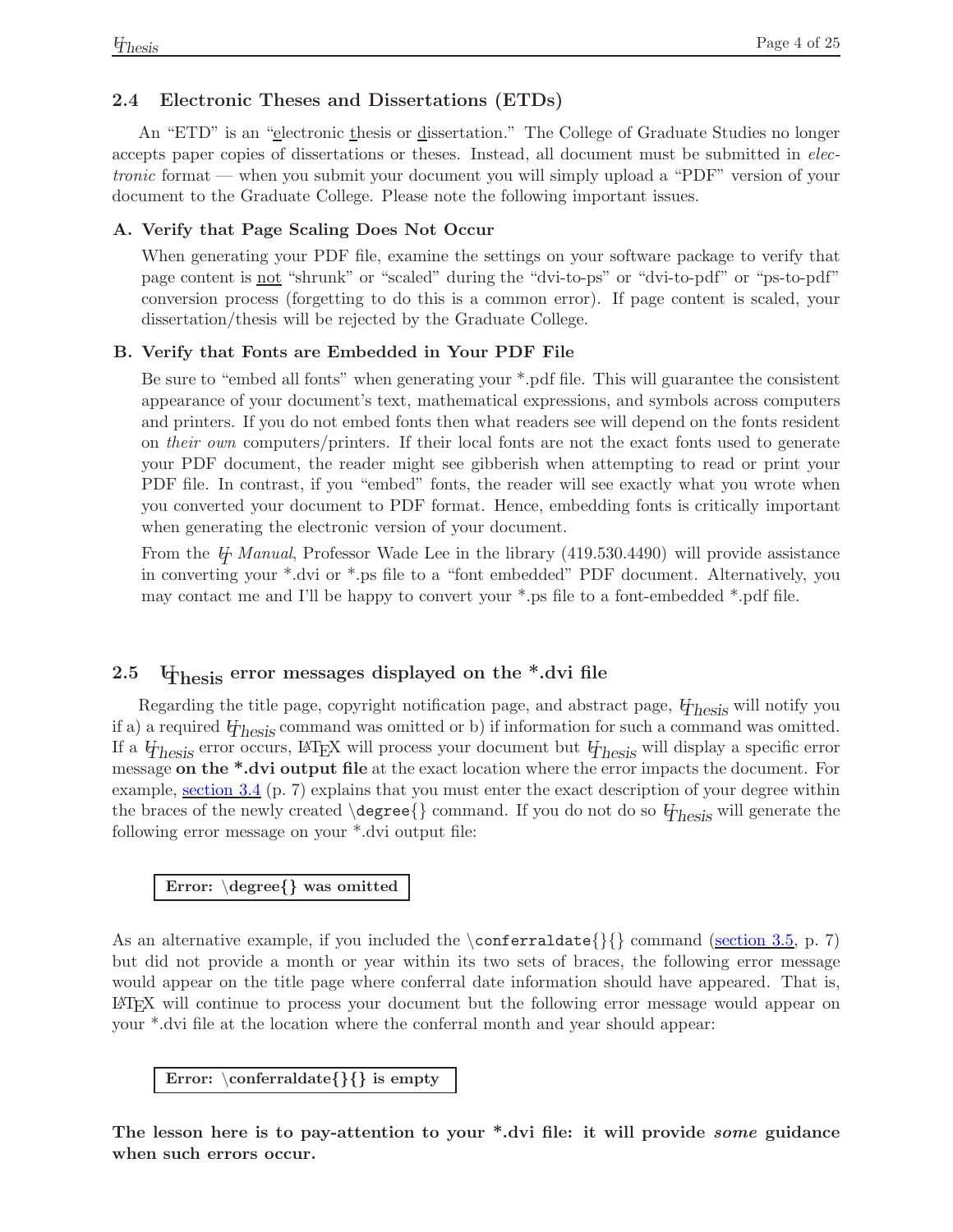## <span id="page-8-0"></span>**3 Order of Commands/Environments within Your Document**

This section provides a detailed explanation of each LATEX and *UThesis* command and environment that can/must be employed in your document. By reviewing the file "UThesis\_Template\_(v12).tex" you can experiment with the various options to determine the final form of your dissertation/thesis.

## <span id="page-8-1"></span>**3.1 Loading UThesis**

The following are two standard LAT<sub>EX</sub> commands, with the first command loading the document class file "uthesis-v12.cls." Do not alter either of the following commands in the file UThesis\_Template\_(v12).tex.

\documentclass{uthesis-v12} \begin{document}

The  $\tilde{\}$  and  $\aut{normals are also standard ETFX commands. Insert the title of$ your dissertation/thesis within the \title{} command. Examples:

```
\title{Rabbit Season? Duck Season? A Holistic Approach to Anger Management}
\title{A Game-Theoretic Approach to a General Equilibrium Model
       \protect\\ with Asymmetric Price Information and No Goods}
```
The second example above illustrates how to produce a line break in the title of your document: instead of simply using the common "\\" command, precede that line break command with the \protect command. (Be sure to delete the "\protect\\" code from the template file's sample title if you do not want to produce a line break)

Next, insert your full name within the  $\aut{} command$  command — as you want it to appear on the title page, copyright page, and abstract page. Examples:

\author{Elmer J.~Fudd} \author{Elmer Jehoshaphat Fudd}

| Significance $\{V_{\text{hesis}}\}$ will use the information provided by the $\tilde{}$ and $\tilde{}$<br>commands (along with that from subsequent commands described below)<br>to automatically generate the document's title page.                                                                                                                     |
|-----------------------------------------------------------------------------------------------------------------------------------------------------------------------------------------------------------------------------------------------------------------------------------------------------------------------------------------------------------|
| Reminder  See <u>section 2.2</u> (p. 3) for the use of the invisible tilde (""") character when<br>entering a middle initial.                                                                                                                                                                                                                             |
| Formatting Issues $\dots$ The title page is the first page of your document (i.e., page number "i").<br>The $\ddot{\theta}$ Manual states that although this page number is counted in the<br>pagination it is not printed on the title page. (Do not be concerned about<br>this issue: $\ddot{\phi}_{\text{hesis}}$ automatically handles this for you.) |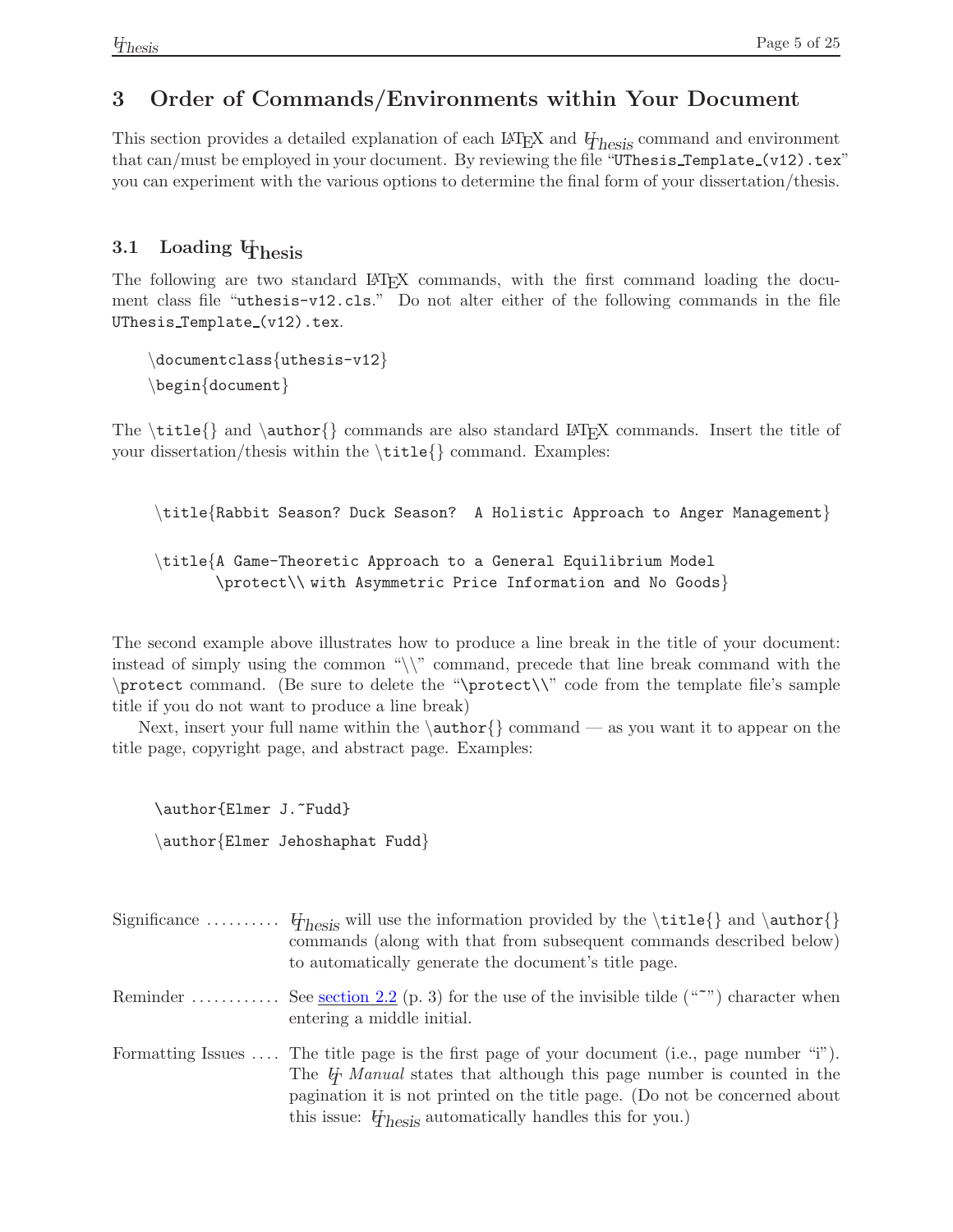## <span id="page-9-0"></span>**3.2** \**copyrightpage***{}*

The *UT Manual* mandates the second page of every dissertation/thesis to be either (a) a copyright notification page or (b) a blank page. The  $\psi_{\text{hesis}}$  command \copyrightpage{} controls for this requirement by having you enter either "yes" or "no" within the braces of this command:

| \copyrightpage{yes}  The second page of your document will be a copyright notification |
|----------------------------------------------------------------------------------------|
| page.                                                                                  |
|                                                                                        |

 $\emptyset$  copyrightpage{no} ...... The second page of your document will be a blank page.

Notes:

| Significance  The name on the copyright notification page will based on your input to the<br>$\{\{\text{common}\}\}\$ command described in section 3.1 (p. 5) and the copyright year<br>will based on your input to the $\operatorname{const}$ { {} command described<br>in <u>section <math>3.5</math></u> (p. 7). |
|---------------------------------------------------------------------------------------------------------------------------------------------------------------------------------------------------------------------------------------------------------------------------------------------------------------------|
| Case–sensitive $\dots \dots$ Input to this command is case-sensitive: any misspelling or mixing upper-<br>and lower-case letters results in $\coprod$ copyright page $\{\}$ defaulting to the "yes"<br>option.                                                                                                      |
| Default  Not including the \copyrightpage{} command in your LAT <sub>F</sub> X file results<br>in the default option of having the second page of your document being a<br>copyright notification page.                                                                                                             |
| Formatting Issues  The $\not{H}$ Manual requires that this page be counted in the pagination as page<br>"ii" but that its page number not be printed on the page. (Again, $\ddot{\phi}_{\text{hesis}}$<br>automatically handles this for you.)                                                                      |

## <span id="page-9-1"></span>**3.3** \**mydocument***{}*

Use the  $\text{Quament}$  command to indicate whether your document is a Ph.D. Dissertation, a Master's Thesis or a Master's Project. That is, you must choose one of the following options:

```
\mydocument{Dissertation}
\mydocument{Thesis}
\mydocument{Project}
```
- Significance . . . . . . . . . . Your input to this command defines the document and it will appear on the top line of the title page.
- Case–sensitive ....... Input to this command is case-sensitive: any misspelling or mixing upperand lower-case letters results in \mydocument{} defaulting to the "Thesis" option.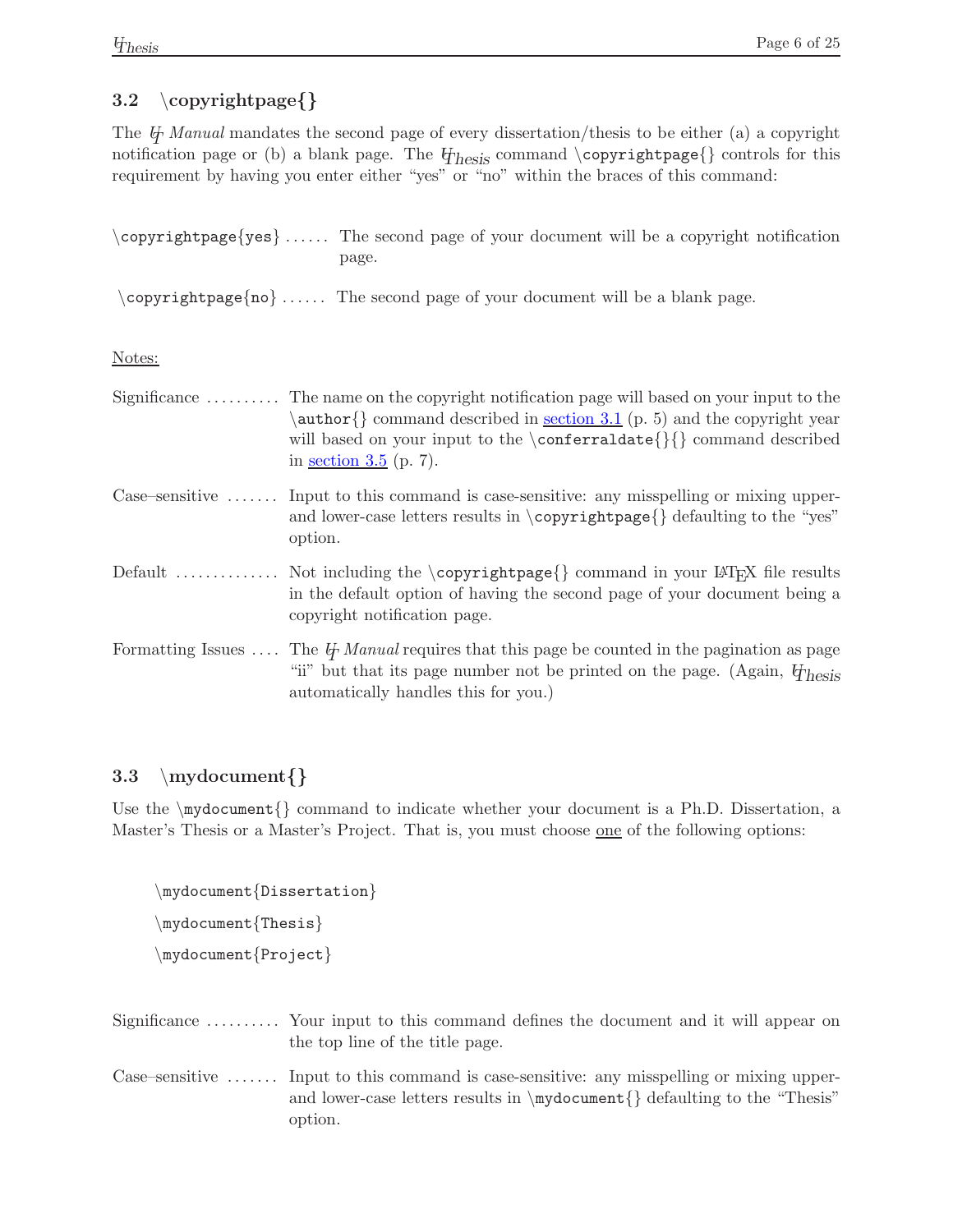## <span id="page-10-0"></span>**3.4** \**degree***{}{}*

You need to provide two distinct inputs into the  $\degree$   $\{\}$  command. In the first set of braces you need to specify the exact degree you will receive. Some example are: Masters of Arts, Masters of Science, and Doctor of Philosophy. In the second set of braces you need to state the specific discipline or area for that degree (e.g., Economics, Education, Engineering, etc.). Students should consult their committee chair and/or the Graduate College if they have any questions about the above information. Examples:

\degree{Master of Arts}{Economics} \degree{Doctor of Philosophy}{Engineering}

Significance . . . . . . . . . . Your input defines the degree, which appears on the title page and the abstract page.

## <span id="page-10-1"></span>**3.5** \**conferraldate***{}{}*

You also need to provide two distinct inputs into the  $\cong \mathbb{R}$  command. The month and year your degree will be *conferred by the university* are to be included in the first and second set of braces, respectively. Note that the month and year are <u>not</u> those when your document was "defended" or "approved" but when degree will be *conferred*.

\conferraldate{June}{2012}

Significance .......... This information will appear on the title page, copyright notification page, and the abstract page.

## <span id="page-10-3"></span><span id="page-10-2"></span>**3.6 Title Page Signature Lines**

#### **3.6.1 Consistent Presentation**

Your dissertation/thesis must be signed by your committee chair and the Graduate College Dean — and, perhaps, by other members of your committee (see sections [3.6.2,](#page-11-0) [3.6.3,](#page-11-1) and [3.6.4\)](#page-13-0). *UThesis* automatically generates a title page signature line for each individual and prints their name below their signature line. The *UT Manual* is quite specific as to *how* those names are to printed. You must choose between the following two options: with "Option A" you provide an individual's academic title prior to their name; with "Option B" you provide their degree after their name.

| Option A                            |            | Option B                                 |
|-------------------------------------|------------|------------------------------------------|
| Dr. Chris P. Bacon<br>Dr. Adam Baum | $-$ or $-$ | Chris P. Bacon, Ph.D.<br>Adam Baum, M.D. |

To guarantee consistent signature lines, the *U<sub>T</sub> Manual* states that you must adopt either Option A for every signature line or adopt Option B for every signature line. In other words, you cannot use Option A for some signature lines and Option B for others. It is strongly recommended that you consult your committee chair as to which option to adopt for your dissertation/thesis. The following sections provide further instructions for the signature lines of your committee chair, other committee members, and the Graduate College Dean.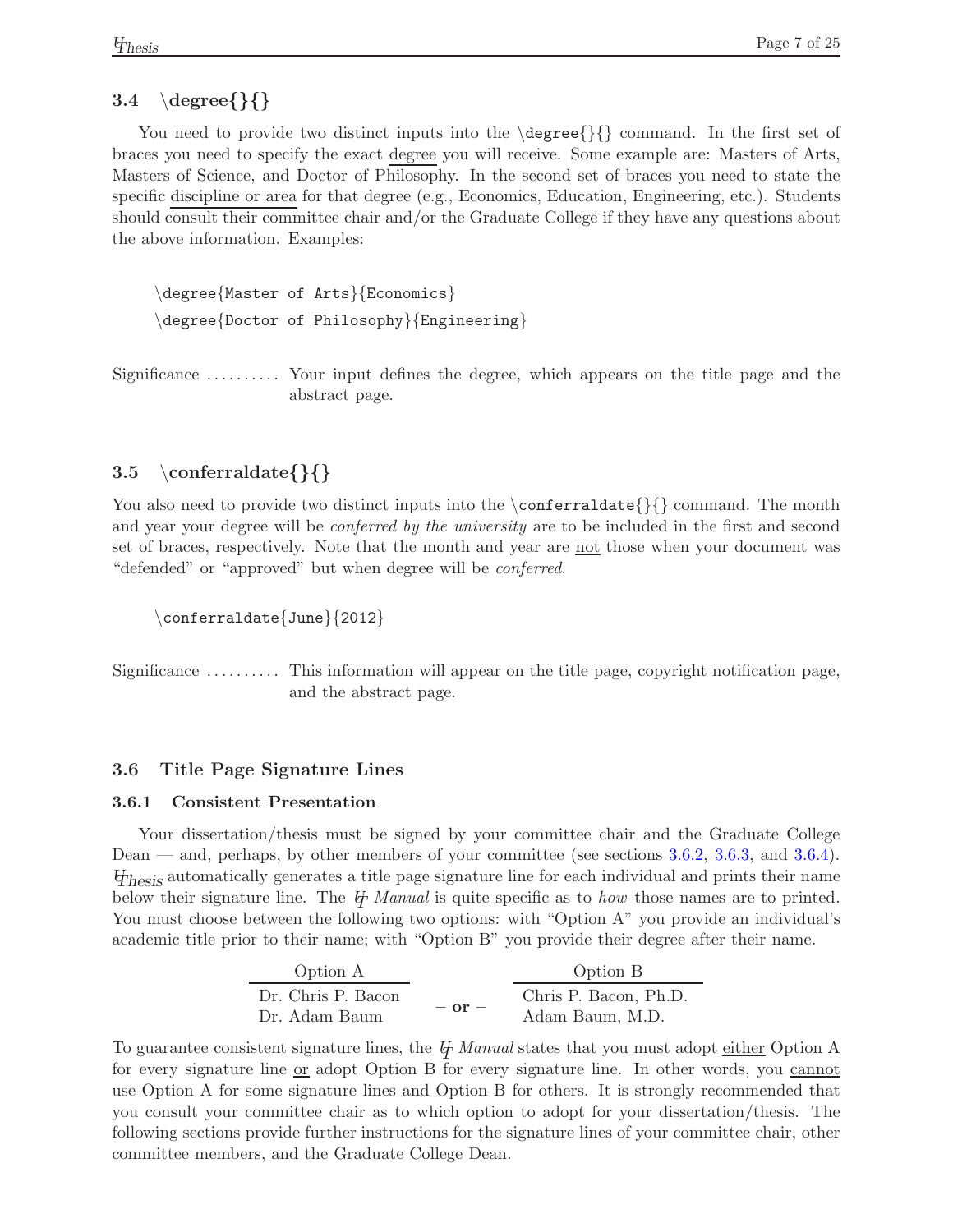#### <span id="page-11-0"></span>**3.6.2 Committee Chair:** \**advisor***{}*

The signature of your committee chair must appear on the title page of your document. With the \advisor{} command, *UThesis* will generate a signature line for your advisor on the title page and will print her/his name below that line. Examples:

```
\advisor{Dr.~Roy Hinkley}
\advisor{Roy Hinkley, Ph.D.}
\advisor{Roy Hinkley, M.D.}
```

| Clarification  Only your advisor's name may appear in the $\{\text{advisor}\}\$ command, ac-<br>companied by either his/her academic title (i.e., "Dr.") or degree (e.g.,<br>"Ph.D." or "M.D."). Graduate Faculty requirements prohibit including in<br>this command any <i>administrative</i> title, such as director, department chair,<br>associate dean, dean, etc. |
|-------------------------------------------------------------------------------------------------------------------------------------------------------------------------------------------------------------------------------------------------------------------------------------------------------------------------------------------------------------------------|
| Reminder <u>section 2.2</u> (p. 3) describes the appropriate use of the invisible tilde (" <sup>*</sup> ")<br>character when entering middle initials and academic titles.                                                                                                                                                                                              |
| Reminder  See <u>section 3.6.1</u> (p. 7) for consistent presentation of signature lines (i.e.,<br>reporting academic titles v. degrees).                                                                                                                                                                                                                               |

#### <span id="page-11-1"></span>**3.6.3 Commands for Other Committee Members**

As mentioned above, the *UT Manual* requires only two signatures to appear on the title page of a dissertation/thesis: your committee chair and the Graduate Dean. However, some students want (or are required by their department/college) to have all other committee members sign the title page. *UThesis* provides an easy process for generating such additional signature lines.

**Note:** The *UT Manual* states that if at least one other committee member signs the title page then every committee member must also sign the title page (i.e., "all or none").

**Up to Seven Other Committee Member Signature Lines:** In addition to those of your committee chair and the Graduate Dean, *UThesis* allows you to generate up to seven additional signature lines. They are generated by using the case-sensitive commands listed in  $\frac{\text{Table 3.2 (p. 9)}}{\text{Table 3.2 (p. 9)}}$  $\frac{\text{Table 3.2 (p. 9)}}{\text{Table 3.2 (p. 9)}}$  $\frac{\text{Table 3.2 (p. 9)}}{\text{Table 3.2 (p. 9)}}$ . These commands begin with the "second" committee member because your committee chair is considered to be your "first" committee member.

Recalling the discussion in [section 2.2](#page-6-0) (p. 3), the silly sample names in Table 3.2 illustrate the appropriate use of the invisible tilde  $(2^{\omega})$  character when entering middle initials and academic titles. Also see [section 3.6.1](#page-10-3) (p. 7) regarding consistent presentation of signature lines (i.e., reporting academic titles v. degrees). Note that you must list the names of your other committee members in alphabetic order by their last name (such as they are presented in Table 3.2.

As the following examples indicate, *UThesis* will generate only the committee member signature lines that you specify. Depending on the number of desired signature lines, you can use none, some, or all of the commands listed in Table 3.2 (below). The examples that follow discuss the options you have when presenting signatures on your title page. Depending on which option you choose, *UThesis* will *automatically* adjust vertical spacing on the title page to reflect the number of signature lines you have specified.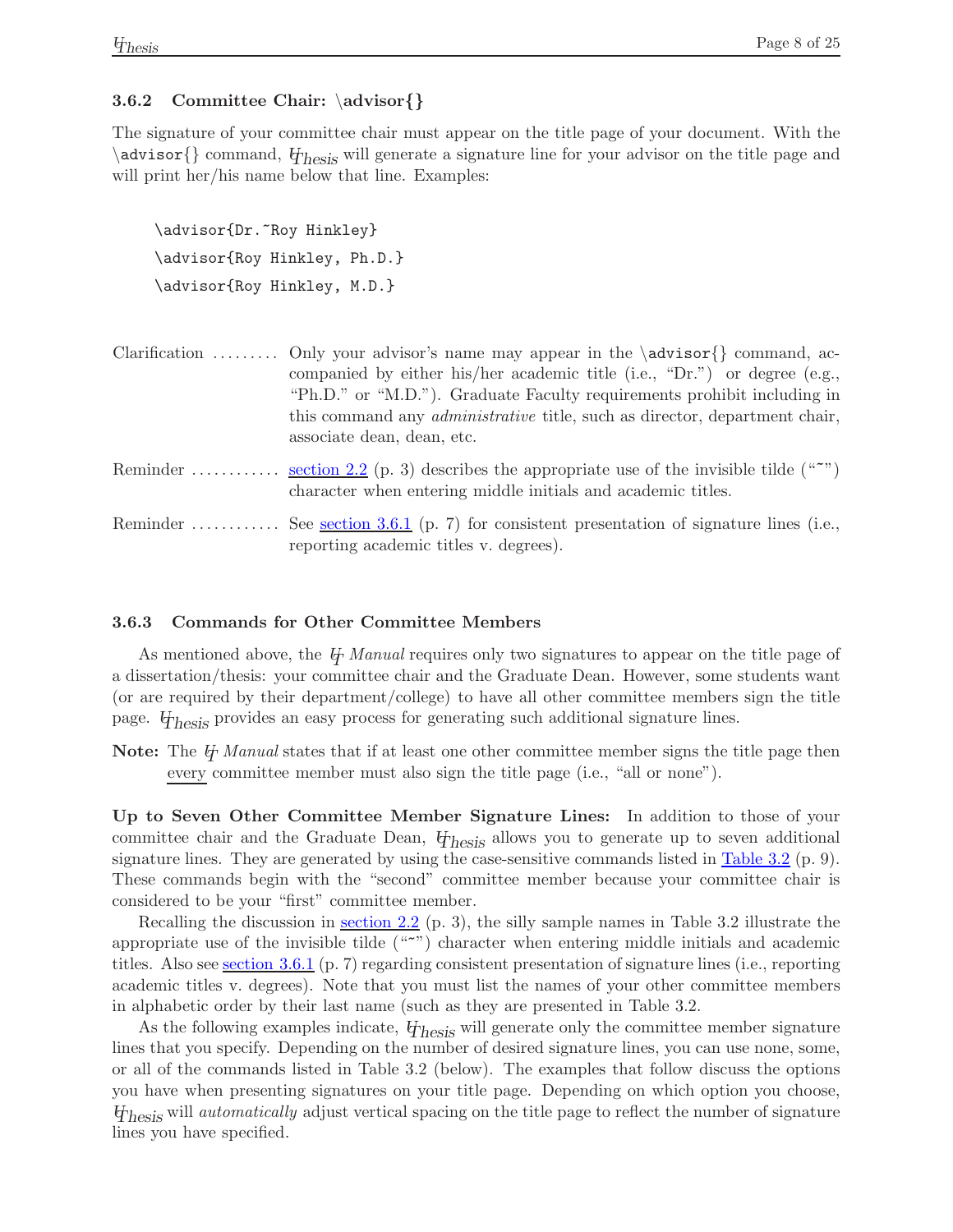<span id="page-12-0"></span>Table 3.2: Optional  $V_{\text{hesis}}$  commands used to generate title page signature lines for other committee members. These commands are case sensitive and should be used in the order presented here (i.e.,  $\sec{omdmember}$ ,  $\th{, \th{)}$  $\ldots$  \eighthmember { }).

> \secondmember{Dr.~Anita Bath} \thirdmember{Dr.~Chris P.~Bacon} \fourthmember{Dr.~Adam Baum} \fifthmember{Dr.~Corey O.~Graff} \sixthmember{Dr.~Hugh Jass} \seventhmember{Dr.~Noah Lott} \eighthmember{Dr.~Jean Poole}

- Example 1: If you do not want signatures from other committee members appearing on the title page of your document, then do not include in your LATEX file the commands listed in Table 3.2.
- Example 2: If you have seven other committee members to sign the title page of your document then you would include all seven commands listed in Table 3.2 in your LATEX file (replacing the silly names in that table with actual committee member names, of course).
- Example 3: Suppose your committee was comprised of your committee chair and only two other individuals. In this case, you would include in your LAT<sub>EX</sub> file only the first two commands listed in Table 3.2 (i.e.,  $\sec{\theta}$  and  $\thinspace\$  and  $\thinspace\$ 
	- =⇒ Recall that the other "committee member" commands begin with the "second" committee member because your committee chair is considered to be your "first" committee member.
- Example 4: Suppose you are using the template file "UThesis Template (v12).tex" and your committee is comprised of your committee chair and five other individuals. Here you would provide the names of the other five committee members in the first five "committee member" commands included in the template file. These would be  $\sec{$ through  $\s$ ixthmember $\}$ . After that you would delete (or comment out) the remaining "committee member" commands in the template file (i.e.,  $\setminus$  seventhmember $\{\}$ ) and  $\left\{ \right\}$ .

#### **Three important issues to remember about these commands:**

- **1) These Commands are for Other Committee Members Only:** Do not include the name of your committee chair or the Graduate Dean in the commands listed in Table 3.2. Their signature lines are generated by the  $\advisor{\}$  and  $\gr false$  commands (described in sections 3.6.2 and 3.6.4).
- **2) Order of Committee Member Signature Commands:** You do not have to use the commands in Table 3.2 in the order they are listed in that table. However,  $\ddot{\theta}$  hesis will ignore the order in which these commands are located in your  $\mathbb{F}E[X]$  file  $-\mathbb{F}E[Y]$  will print the signature lines on your title page according to the order of commands listed in Table 3.2.

For example, suppose your  $\tilde{\mathrm{}}$  command is located in your LATEX file before your \secondmember{} command. *UThesis* will ignore this ordering and will print on the title page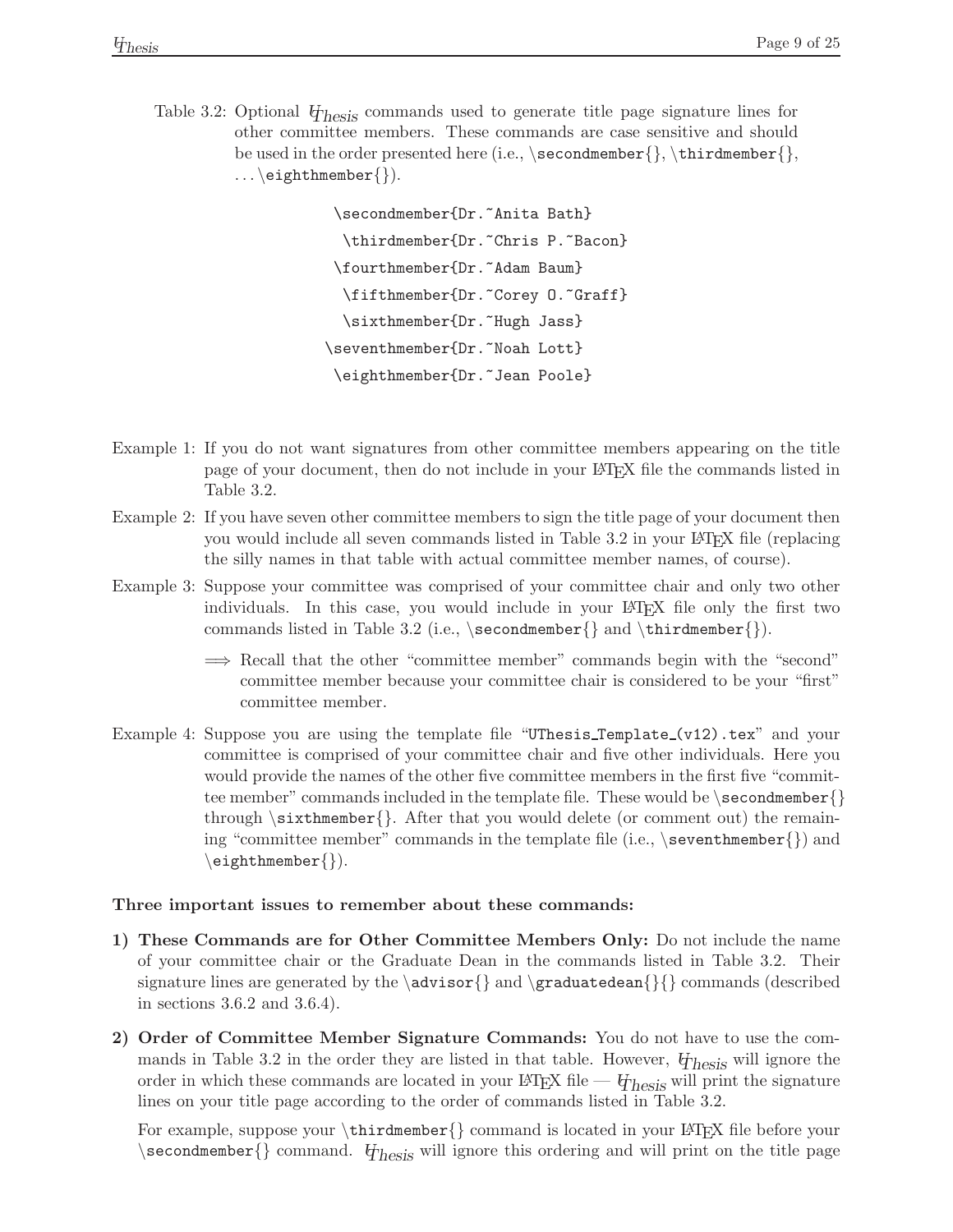the information from the \secondmember {} command above that from the \thirdmember {} command.

**3) You Can't Duplicate Signature Commands:** Each of the commands listed in Table 3.2 can be used only once. If such a command is repeated, only the last entry will be provided on the title page.

For example, suppose you included the command  $\form{\text{Dir.}Adam Baum}\$  in your LATEX file — and later you included the command  $\forall$  fourthmember{Dr.~Dinah Mite}. In this case  $\mathbf{y}_{\text{hesis}}$  would generate a signature line for "Dr. Dinah Mite" on your title page and no signature line would generated for "Dr. Adam Baum." To repeat, each of these commands can be used only once.

## <span id="page-13-0"></span>**3.6.4 Graduate College Dean:** \**graduatedean***{}{}*

The signature of Dean of the College of Graduate Studies must appear on your title page. This is accomplished by using the \graduatedean{}{} command. Enter in this command's first set of braces the name of the Graduate College Dean along with her/his academic title (i.e., "Dr.") or degree (e.g., "Ph.D." or "M.D.") — as described in <u>[section 3.6.1](#page-10-3)</u> (p. 7). Enter in this command's second set of braces the *administrative title* of that dean — which may be "Dean," "Interim Dean," or "Acting Dean." (It's probably "Dean".) Consult the College of Graduate Studies to determine this *administrative title*. For example,

\graduatedean{Dr.~Patricia R.~Komuniecki}{Dean}

| Reminder  Dr. Komuniecki is the $\mathbb H$ Graduate Dean at the time this document was<br>generated.  |
|--------------------------------------------------------------------------------------------------------|
| $($ "") character when entering a middle initial and an academic title. (See<br>section $2.2$ , p. 3). |

## <span id="page-13-1"></span>**3.7** \**maketitle**

You **must** include the following standard LAT<sub>E</sub>X command in your file:

\maketitle

- Location  $\dots \dots$  To be brief, bad things will happen if you do not locate the  $\text{maketitle}}$ command in the appropriate place in your LAT<sub>EX</sub> file. Please see the template file "UThesis Template (v12).tex" for the appropriate location of the \maketitle command.
- Order of commands . . LATEX commands for preliminary pages appearing prior to the table of contents (e.g., abstract, dedication, acknowledgements) must appear after the \maketitle command but <u>before</u> the \tableofcontents command in your LAT<sub>F</sub>X file.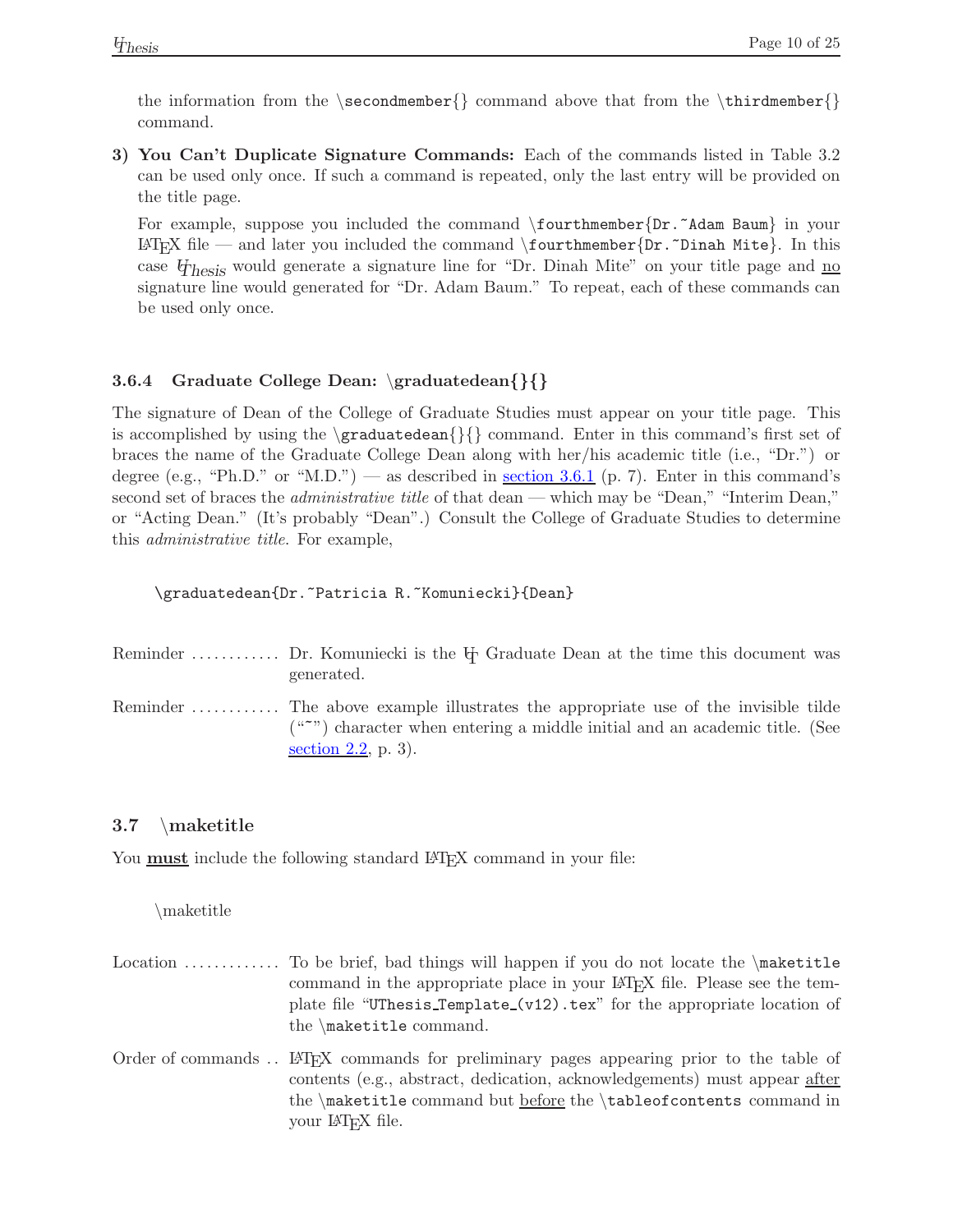## <span id="page-14-0"></span>**3.8 Abstract Page**

The third page of every document must be an abstract page. With *UThesis* the only action you have to take to generate the Abstract page is to insert the text of the abstract to your work within the newly created abstractpage environment (see the template file "UThesis\_Template\_(v12).tex"):

\begin{abstractpage}

[ Insert the abstract to your work here ]

\end{abstractpage}

| Significance  With this abstract page environment $\psi_{\text{hesis}}$ automatically creates a page<br>heading by using information you've already provided with the commands<br>\title{}, \author{}, \mydocument{}, and \conferraldate{}{}. |
|-----------------------------------------------------------------------------------------------------------------------------------------------------------------------------------------------------------------------------------------------|
| Reminder  Although the Abstract "page" may exceed a single page, its page-length<br>should be kept to a minimum.                                                                                                                              |
| Formatting Issues $\ddot{\theta}_{\text{hesis}}$ prints this page's page number in lower-case roman font (as re-<br>quired) and automatically enters its heading in the table of contents.                                                    |

## <span id="page-14-1"></span>**3.9 Dedication Page**

A dedication page is an optional page. If you do not want a dedication page then simply do not include the following commands in your LAT<sub>EX</sub> file (i.e., delete the the following commands from the template file "UThesis\_Template\_(v12).tex"). If you want to include a dedication page, then insert the text of your dedication within the newly created dedication environment described below.

\begin{dedication}

[ Insert the text of your dedication here ]

\end{dedication}

- Formatting Issues .... *U<sub>Thesis</sub>* will generate the dedication page and space the material appropriately across the page. A dedication page does not have a page heading and it is not listed in the table of contents. This page is counted in the pagination but the page number is not printed on the page. The Dedication page is not listed in the table of contents and its page number is not printed on the page.
- A suggestion ......... When composing your dedication please keep in mind that what may be witty today may not be appreciated or understood  $1, 2, \ldots$  n years from now. Humor fades and private jokes are soon forgotten. I suggest that you just be sincere when dedicating your document.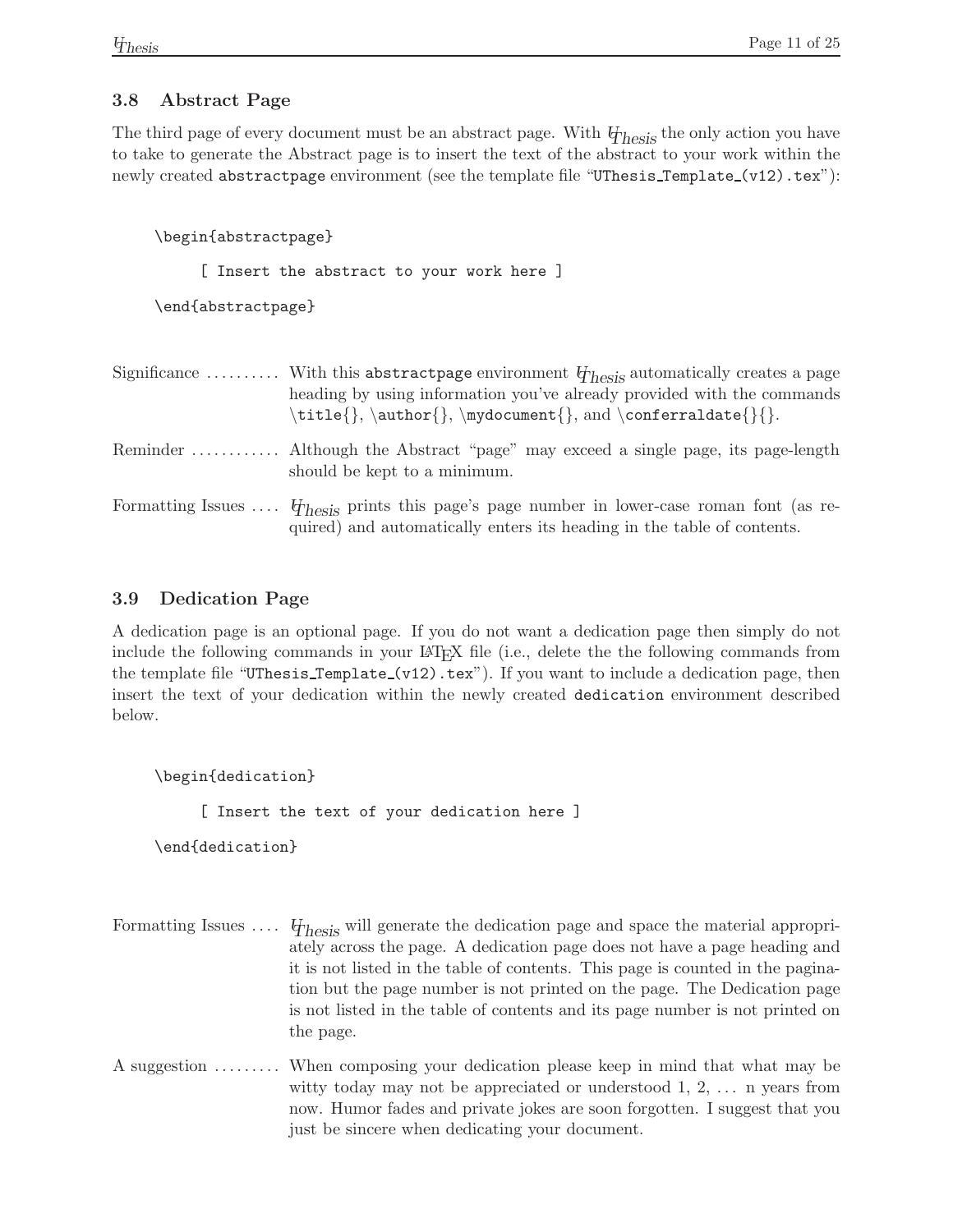## <span id="page-15-0"></span>**3.10 Acknowledgments Page**

An acknowledgements page is an optional page. If you do not want an acknowledgements page then simply do not include the following commands in your LATEX file (i.e., delete them from the template file "UThesis\_Template\_(v12).tex"). If you want an acknowledgements page then insert the text of your acknowledgements within the newly created acknowledgements environment:

```
\begin{acknowledgements}
```
[ Insert the text of your acknowledgements here ]

\end{acknowledgements}

| Formatting Issues $\mathcal{F}_{\text{hesis}}$ will automatically generate the acknowledgements page, space the<br>material appropriately across the page, generate the heading for this page<br>and include that heading in the table of contents. It will also print the page<br>number for this page in lower-case roman font (as required). |
|-------------------------------------------------------------------------------------------------------------------------------------------------------------------------------------------------------------------------------------------------------------------------------------------------------------------------------------------------|
| A suggestion  As mentioned previously, when composing your acknowledgements please<br>keep in mind that what may be witty today may not be appreciated or                                                                                                                                                                                       |

understood 1, 2, . . . n years from now. Humor fades and private jokes are

soon forgotten. Again, just be sincere with your acknowledgements.

## <span id="page-15-1"></span>**3.11 Table of Contents**

All dissertations/theses must include a detailed table of contents. This is accomplished by including the standard LAT<sub>EX</sub> command:

\tableofcontents

Formatting Issues .... Page numbers for the table of content pages are automatically printed in lower-case roman font, and its heading is listed in the table of contents.

#### <span id="page-15-2"></span>**3.12 List of Tables and List of Figures**

The  $\text{list of } \text{t}}$  and  $\text{list of } \text{t}$  commands are standard LATEX commands:

\listoftables \listoffigures

|  | clude the <i>listoftables</i> command in your L <sup>A</sup> T <sub>F</sub> X file (to generate a List |
|--|--------------------------------------------------------------------------------------------------------|
|  | of Tables section). The same is true for the <i>i</i> stoffigures command                              |
|  | (List of Figure) if three or more figures are present in your document. In-                            |
|  | cluding such sections is left to the student's discretion if fewer than three                          |
|  | tables/figures are present in the document.                                                            |

Formatting Issues . . . . Pages numbers in the *List of Tables* and *List of Figures* sections are automatically printed in lower-case roman numerals, and their page headings are included in the table of contents.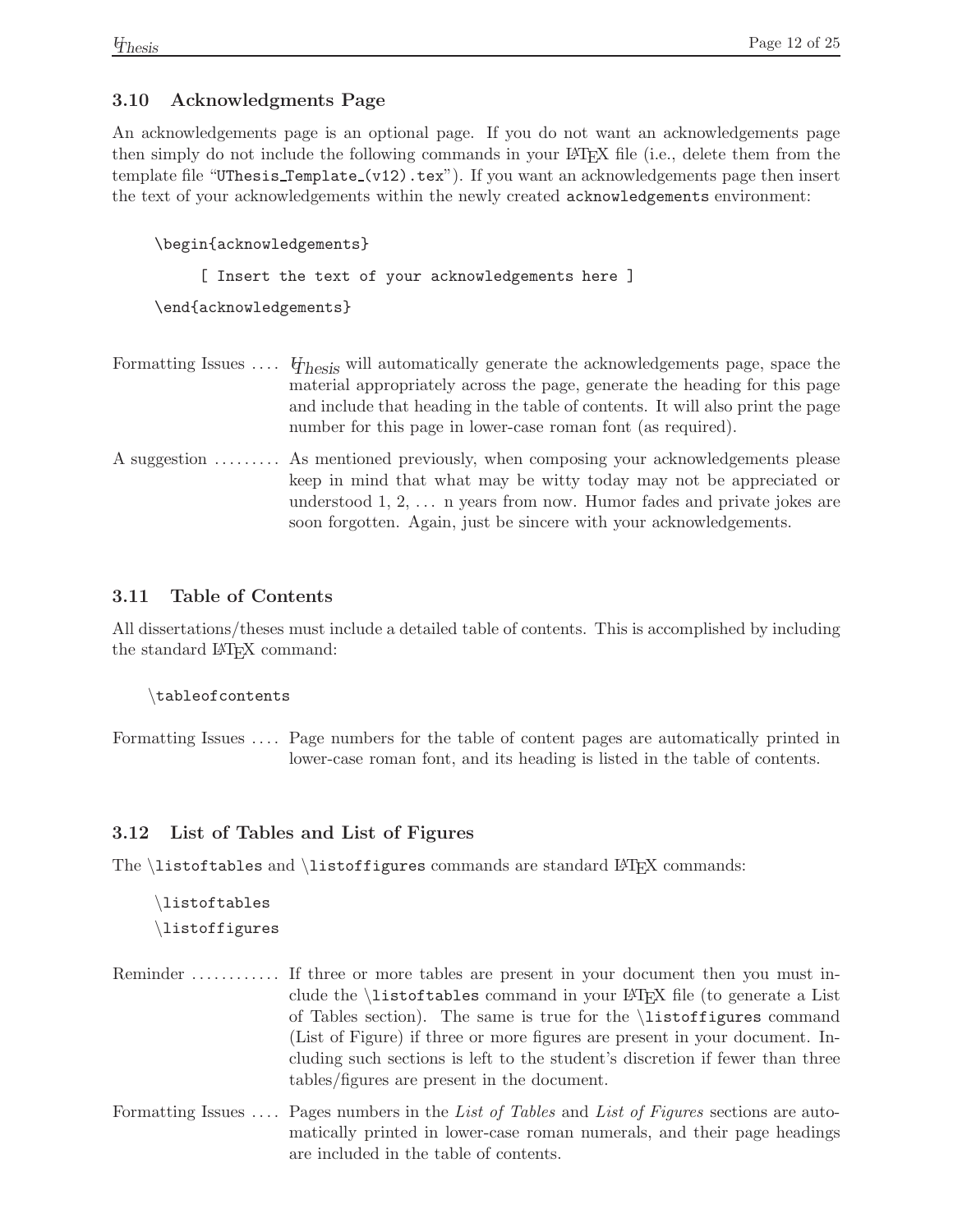#### <span id="page-16-0"></span>**3.12.1 Caption text v. text entries in the List of Tables/Figures**

As described in [section 2.3](#page-6-1) (p. 3) and [Appendix B](#page-27-2) (p. 24), the text in an entry to the *List of Tables*/*List of Figures* does not have to be copied verbatim from the corresponding caption text to that table/figure.

- The caption text to a table/figure must fully describe the content of that table/figure.
	- =⇒ Therefore, *caption length should not be influenced by space considerations*. It should be as long as it needs to be.
- The only purpose of an entry in the *List of Tables/List of Figures* is to provide sufficient information about a table/figure to direct readers to the appropriate page where they can examine the table/figure — and review its full caption.
	- =⇒ Hence, *space considerations are important when determining the length of an entry in the List of Tables/List of Figures*. That is, its length should be kept to a minimum. It is preferred that entries in the *List of Tables/List of Figures* should not, when possible, exceed one or two lines. (While this is preferred, it is not mandated.)

[Appendix B](#page-27-1) (p. 24) provides a primer on how the  $\cosh(1)$  command can be used to have a table/figure caption text be different from the corresponding entry in the *List of Tables/Figures*.

Reminder ............ A table's caption appears above the table so its  $\cap$ [ $\{\}\$  command must be located after the  $\begin{cases} \begin{pmatrix} \begin{array}{c} \text{b} \\ \text{c} \end{array} \end{pmatrix}$  command but before the contents of the table. In contrast, a figure's caption appears below the figure so its  $\c$ aption $\left[ \right]$  command must be located after the contents of the figure but before its \end{figure} command.

## <span id="page-16-1"></span>**3.12.2** \**captionformat***{}*

You must choose one of two possible formats for captions to tables/figures: the **"align"** option or the **"hang"** option. This choice is made by including <u>one</u> of the following \captionformat{} commands in your LATEX file:

```
\captionformat{align}
     - or -\captionformat{hang}
```
Formatting Issues .... No input other than "align" or "hang" will be accepted with this command.

Case–sensitive ....... This input is case-sensitive: any misspelling or mixing upper- and lowercase letters will result in the default "hang" option.

The effect from these two options are respectively illustrated in the captions to Tables 3.3 and 3.4 below. Note that the caption to Table 3.3 (directly below) is difficult to distinguish from paragraph text.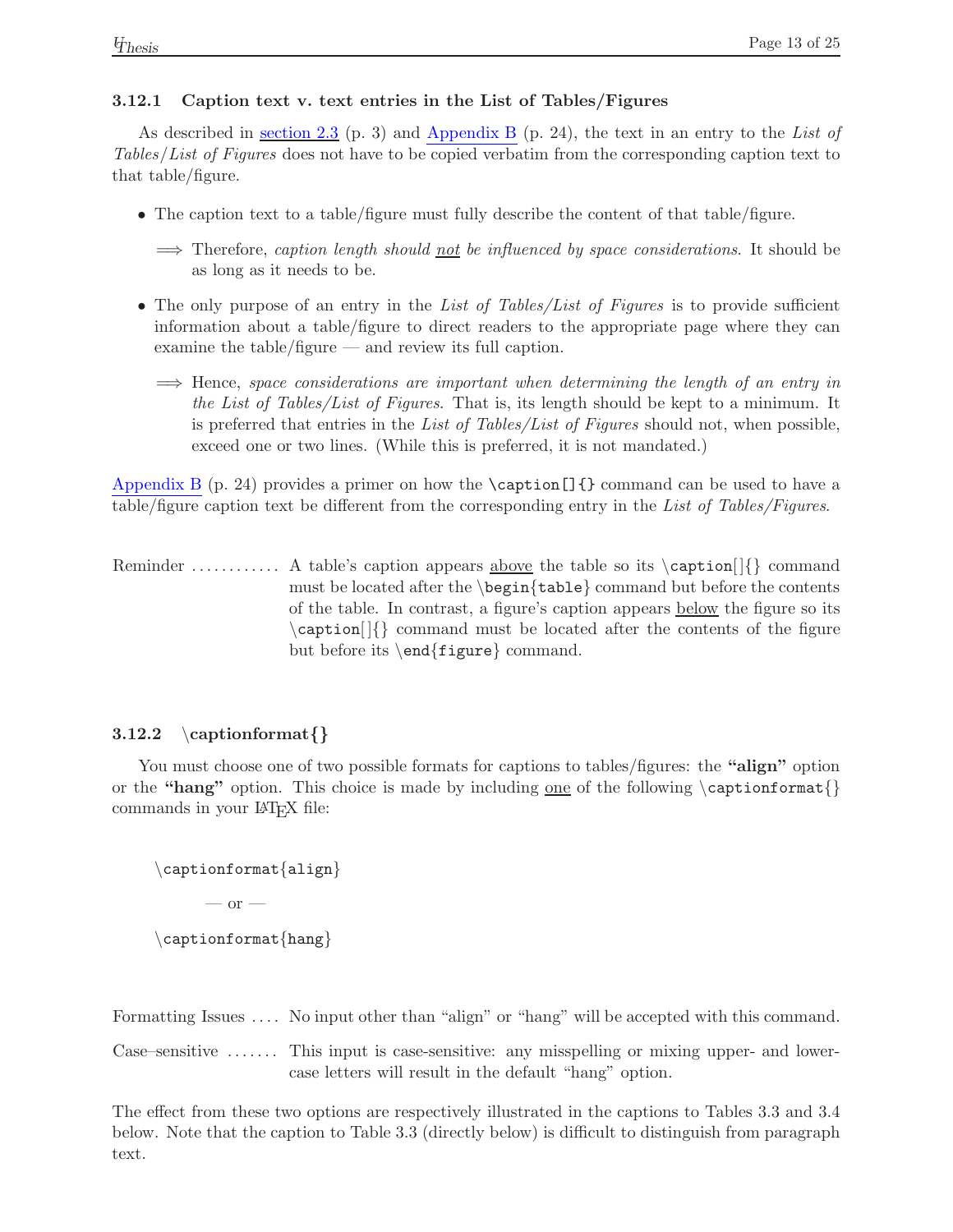<span id="page-17-1"></span>Table 3.3: This is the caption to the bogus table below. It was generated using *"align"* option in the \captionformat{} command. Notice that this option results in left- and right-adjustments to the caption's text to "align" with the document's left and right margins.

| Question                                                        | Answer       |
|-----------------------------------------------------------------|--------------|
| Who is the greatest singer to have ever breathed?               | Bessie Smith |
| Who is the greatest piano player to have walked on this planet? | Memphis Slim |

<span id="page-17-2"></span>Table 3.3's caption above was formatted using the  $\cap$  rationformat $\{align\}$  option. That option formats the caption's text to *align* with the left and right margins of the document's text. In contrast, the caption to Table 3.4 (below) was formatted using the  $\cap$  captionformat{hang} option, where the caption's text is formatted with a hanging indentation.

Table 3.4: This is the caption to the second bogus table below. It was generated using the "hang" option in the  $\operatorname{constant}$  command. This option generates a caption with a hanging indentation to the caption's text.

| Question                                                        | Answer              |
|-----------------------------------------------------------------|---------------------|
| Who is the greatest singer to have ever breathed?               | <b>Bessie Smith</b> |
| Who is the greatest piano player to have walked on this planet? | Memphis Slim        |

Your choice of "align" v. "hang" options in the  $\cap$   $\emptyset$  command should be based on which option best serves the readers of your dissertation/thesis. In my opinion, the "align" option (Table 3.3) makes it difficult to (a) quickly identify table/figure numbers and (b) differentiate caption text from document text. Table 3.4 shows that these issues are not a concern when using the "hang" option in the \captionformat{} command. That aside, students should consult with their committee chair to determine if discipline-specific conventions dictate the appropriate option.

#### <span id="page-17-0"></span>**3.13 List of Abbreviations**

This is an optional section. You should consult your committee chair to determine whether you need/want to include this section in your document. If you do not want a List of Abbreviations, simply do not include the following commands in your LATEX file (i.e., delete them from the template file "UThesis\_Template\_(v12).tex"). If you want this *List* in your document then use  $\mathcal{H}_{\text{hesis}}$  command "\abbreviation{}{}" to list your abbreviations within the newly created listofabbreviations environment:

```
\begin{listofabbreviations}
  \abbreviation{abbreviation}{brief definition of that abbreviation}
\end{listofabbreviations}
```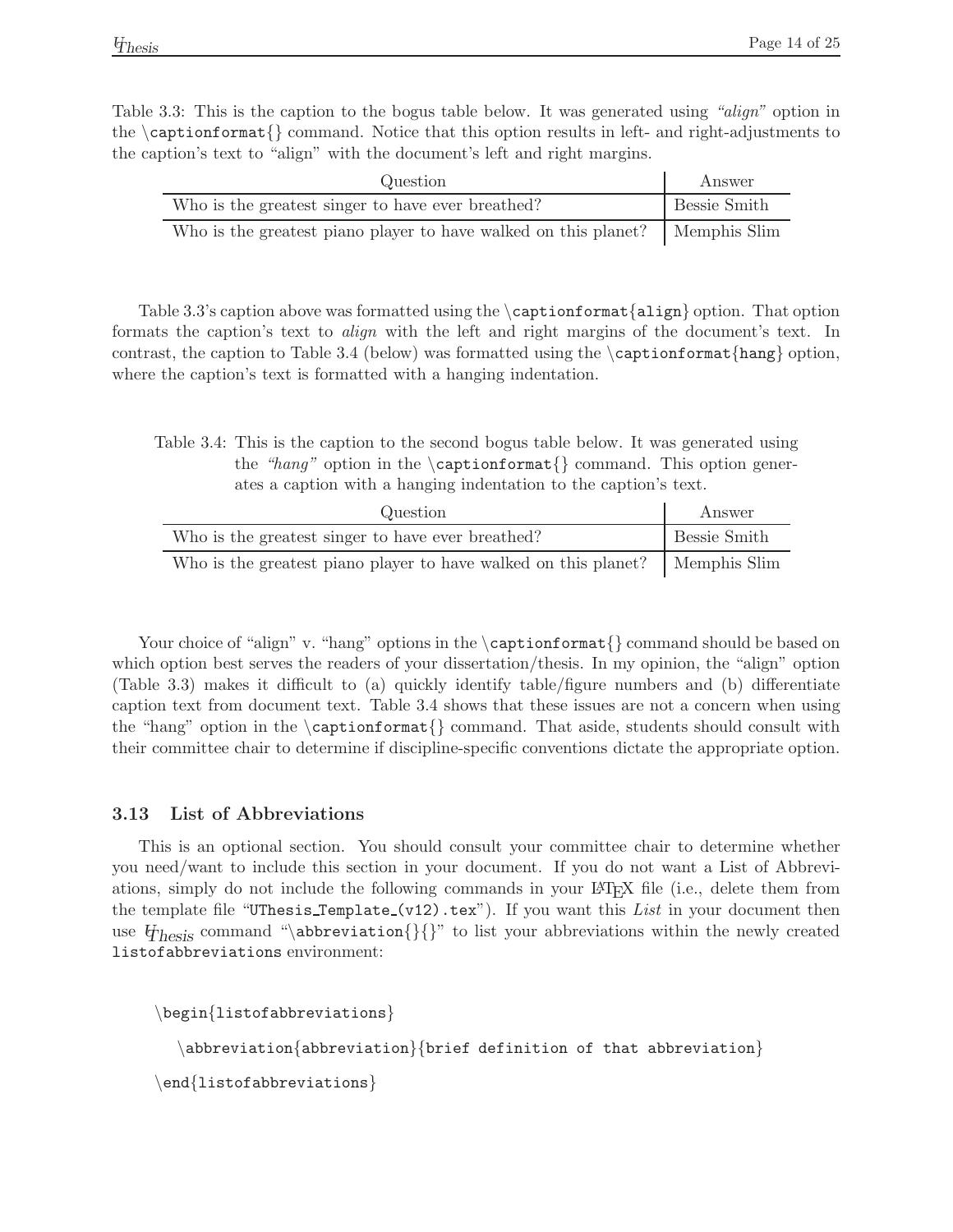You must use the \abbreviation{}{} command in the listofabbreviations environment to guarantee uniform formatting of list entries. The syntax of this command is:

 $\ab{\text{t1}}$ {#2}

with " $\#1$ " in the above command being the abbreviation and " $\#2$ " being the brief definition of that abbreviation. For example, the following commands

\begin{listofabbreviations}

\abbreviation{AER}{American Economic Review; the journal of The American Economic Association}

\abbreviation{IAR}{I am root}

\end{listofabbreviations}

will produce the **List of Abbreviations** and the following entries to that list:

| Association |
|-------------|
|             |

Please note the following important issues:

| <b>Alphabetic order</b> The $\ddot{\theta}$ Manual states the abbreviations are to be listed in alphabetic |
|------------------------------------------------------------------------------------------------------------|
| order of the abbreviations (not their definitions). This means that the                                    |
| alphabetic order of the abbreviation list is to be determined by the $#1$                                  |
| entry in the \abbreviation{#1}{#2} command and <i>not</i> by the #2 en-                                    |
| try. This means that you must arrange the $abbreviation\{\}$                                               |
| commands in alphabetic order of the abbreviations. You are                                                 |
| responsible for making certain that this requirement is satis-                                             |
| fied (i.e., $\mathbf{\psi}_{\text{hesis}}$ cannot do this for you).                                        |
|                                                                                                            |

Case–sensitive ........... The \abbreviation{}{} command is case-sensitive (variations such as "\Abbreviation{}{}" or "\ABBREVIATION{}{}" are not acceptable).

Formatting Issues ...... If included in your document,  $\varphi_{\text{hesis}}$  generates the List of Abbreviations, its page heading, and includes that heading in the table of contents. The list entries are single-spaced (as is required by the *UT Manual*) and page numbers in this section are printed in lower-case roman font.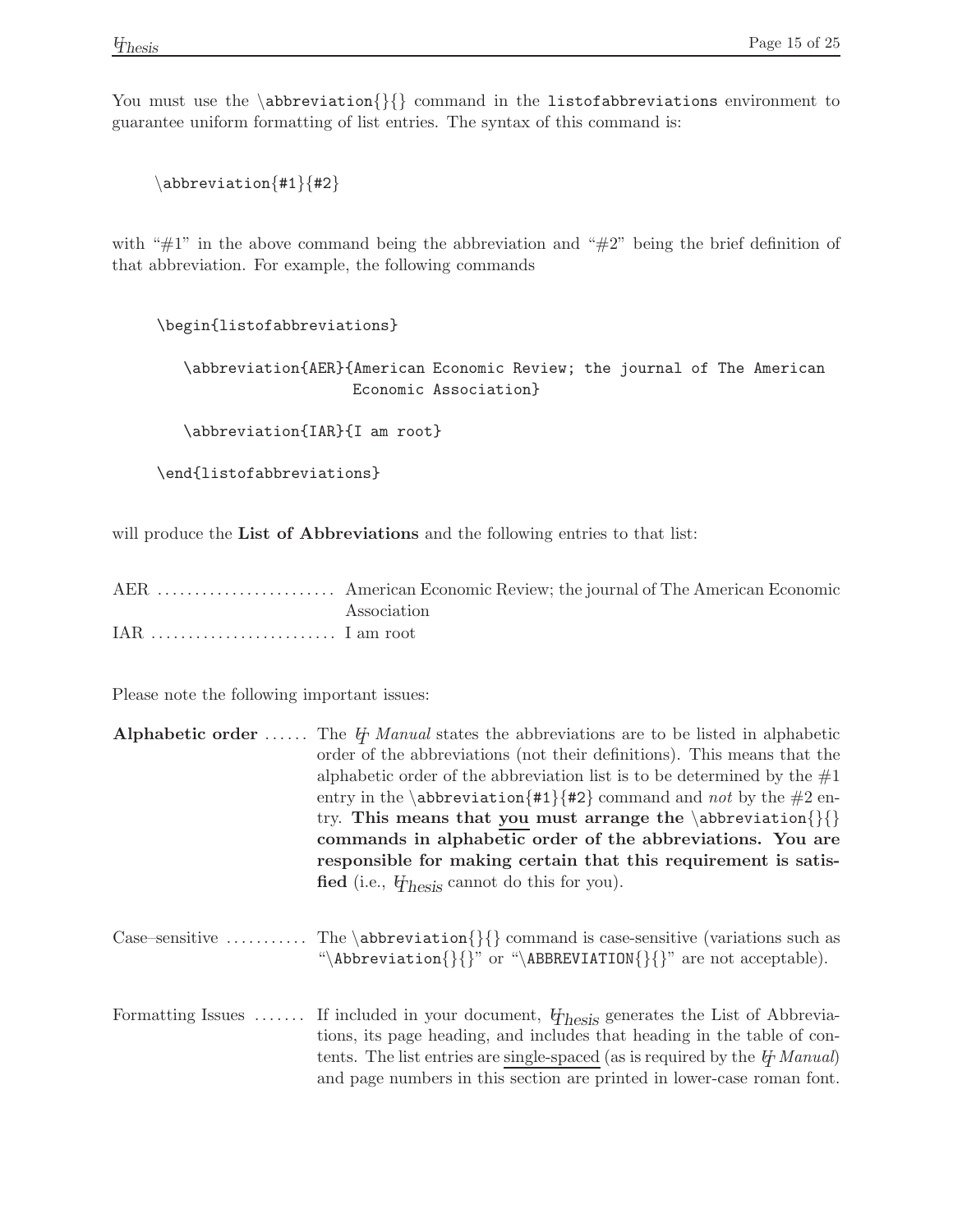#### <span id="page-19-0"></span>**3.14 List of Symbols**

This is an optional section. You should consult your committee chair to determine whether you need/want to include this section in your document. If you do not want a List of Symbols, simply do not include the following commands in your LAT<sub>EX</sub> file (i.e., delete them from the template file "UThesis\_Template\_(v12).tex"). If you want this *List* in your document then use  $\mathcal{U}_{\text{hesis}}$  command "\emblem{}{}" to list your symbols within the newly created listofsymbols environment:

```
\begin{listofsymbols}
   \emblem{symbol}{brief definition of that symbol}
      \emblemskip
   \emblem{a different symbol}{brief definition of that different symbol}
\end{listofsymbols}
```
In case you're wondering: the new \emblem{}{} command uses "emblem" instead of "symbol" because "\symbol{}" is a reserved LATEX command. The syntax of the \emblem{}{} command is

 $\text{emblem}_{#1}{#2}$ 

with "#1" being the symbol and the "#2" being the brief definition of that symbol. The *UT* Manual states that a single blank line must separate symbol subgroups (described below). The following command was created to (a) provide such a blank line and (b) maintain uniform formatting:

\emblemskip

Example LAT<sub>EX</sub> code for generating a List of Symbols is provided in [Table 3.5](#page-20-1) (p. 17).

#### **Symbol Subgroups** .... **You are responsible for arranging the list of symbols by subgroups according to discipline conventions.** For example,

- non-associated symbols could be listed first (e.g., " $\ddagger$ ", " $\triangle$ ", etc.)
- Greek characters could be listed second (e.g., "A," " $\alpha$ ," "B," " $\beta$ ," "Γ," " $\gamma$ ," " $\Delta$ ," "δ," etc.
- English alphabet characters could be listed third (e.g., "A," "a," "B," "b," "C," "c," etc.)
- **Alphabetic order** ...... **You are responsible for arranging the list within each subgroup in alphabetic order of symbols and not by their description** (i.e., *UThesis* cannot do this for you). That is, when appropriate, the alphabetic order within a subgroup is to be determined by the  $#1$ entry in the  $\emph{#1}{#2}$  command and *not* by the #2 entry.
- Formatting Issues ...... If included in your document,  $\varphi_{\text{hesis}}$  generates the List of Symbols, its page heading, and includes that heading in the table of contents. The list entries are single-spaced (as is required by the *UT Manual*) and page numbers in this section are printed in lower-case roman font.
- Case–sensitive .......... The  $\emph{}{}$  and  $\emph{emblemskip}$  commands are case-sensitive (i.e., you cannot mix lower- and uppercase letters with these commands.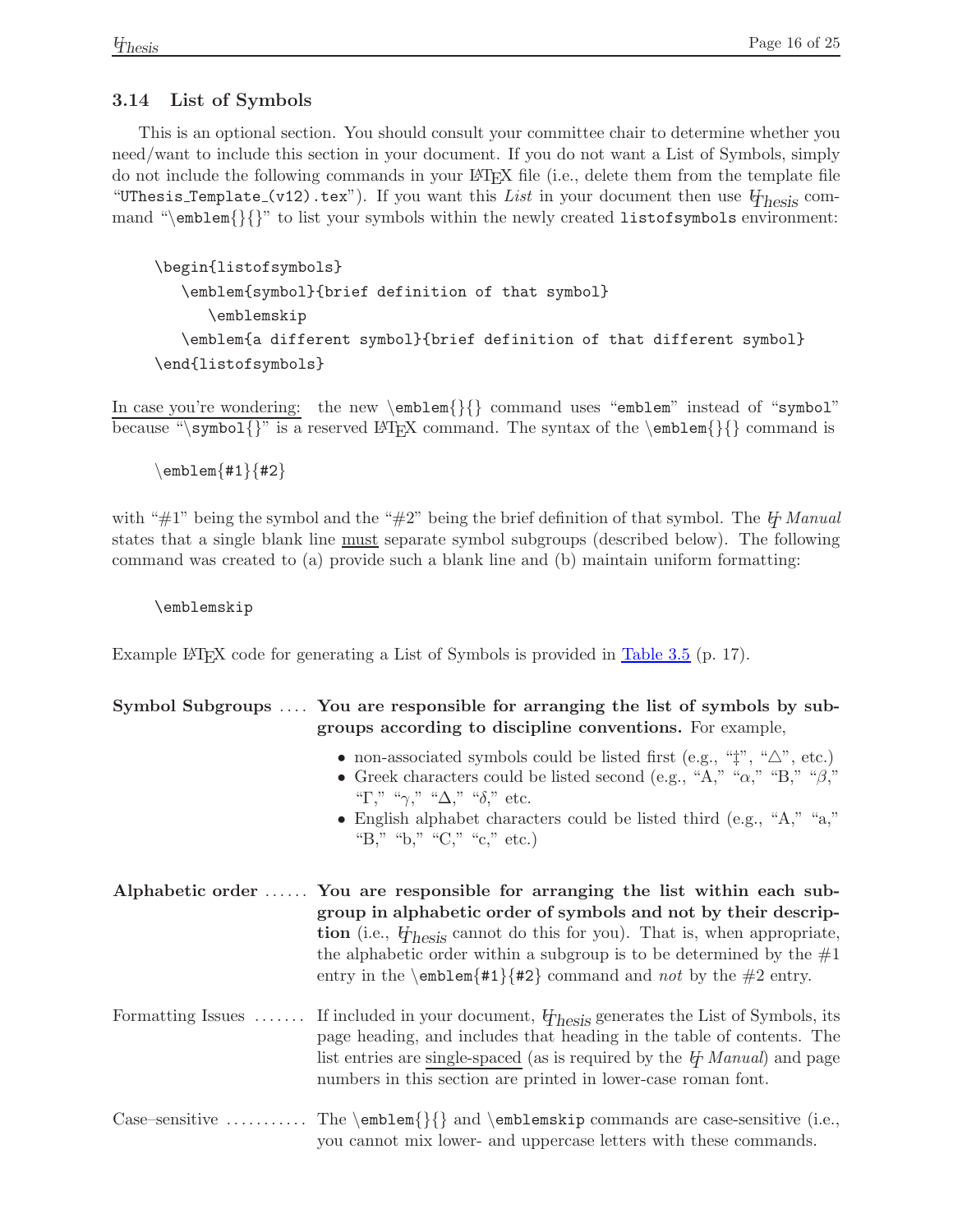<span id="page-20-1"></span>Consider the LATEX code in Table 3.5; it will generate the List of Symbols illustrated below that table.

Table 3.5: Sample LATEX code for the "listofsymbols" environment. The output generated by this code is illustrated below this table.

```
\begin{listofsymbols}
```
\emblem{\$\dagger\$}{the degree to which the flayrod has gone out of skew on tredel} \emblem{\$\ddag\$}{the ratio of the M2 monetary aggregate to the Monetary Base}

\emblemskip

```
\emblem{$\alpha$}{angle of rotation around internal rotation axis}
 \emblem{$\beta$}{the number of people named ''Bob''}
```
\emblemskip

\emblem{Q}{Tobin's q; the ratio of the market value of installed capital to the replacement cost of capital} \emblem{Y}{Gross Domestic Product (adjusted for inflation)}

```
\end{listofsymbols}
```
The above code will produce the *List of Symbols* below (*UThesis* would also generate the appropriate page heading). Note the placement of the \emblemskip commands in the above code and the corresponding spacing generated in the list below.

| $\dagger$ the degree to which the flayrod has gone out of skew on tredel<br>$\ddagger$ the ratio of the M2 monetary aggregate to the Monetary Base |
|----------------------------------------------------------------------------------------------------------------------------------------------------|
| $\alpha$ angle of rotation around internal rotation axis<br>$\beta$ the number of people named "Bob"                                               |
| $Q$ Tobin's q; the ratio of the market value of installed capital to the replacement cost<br>of capital                                            |
| Y  Gross Domestic Product (adjusted for inflation)                                                                                                 |

## <span id="page-20-0"></span>**3.15 Preface Section**

This is an optional section. If you do not want a Preface section then do not include the following commands in your LATEX file (i.e., delete the the following commands from the template file "UThesis Template (v12).tex"). If you do want a Preface section, insert the text of your Preface within the newly created **preface** environment described below.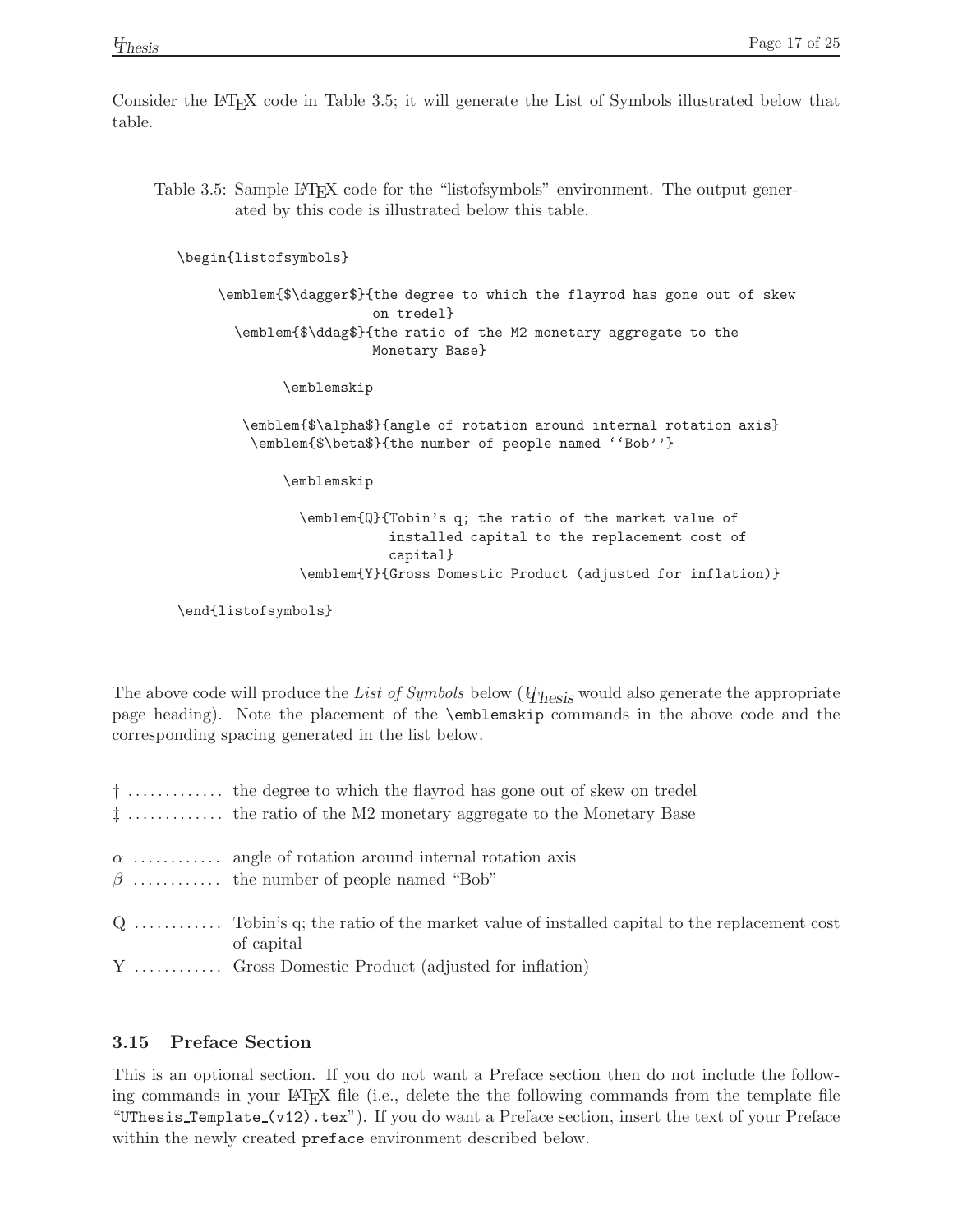\begin{preface} [ insert the text of your preface here ] \end{preface}

Formatting Issues .... If included in your document,  $\varphi_{\text{hesis}}$  generates the preface section, its page heading, and includes that heading in the table of contents. Page numbers in this section are printed in lower-case roman font.

#### <span id="page-21-0"></span>**3.16** \**makebody**

The following is a required  $\mathcal{H}_{\text{hesis}}$  command. Please see the discussion below for important information regarding the location of the  $\mathbb{Q}$  command within your LATEX document.

#### \makebody

Section 3.1 – 3.15 describe *UThesis* commands used to generate the group of pages/sections known as *"preliminary pages"* or *"front matter"* (i.e., your title page through the optional preface section). In your document the front matter is followed by the *"main body"* of text (i.e., your chapters) and then by the *"back matter"* (i.e., references and appendices). The *UThesis* commands for the *main body* of text and *back matter* are described in section 3.17 – 3.19.

The \makebody command performs a relatively simple, but very important, purpose: it changes the pagination style used in the *front matter* to the style which must be used in the *main body* of text and *back matter*. Hence, the location of the \makebody command in your document is very, very important. To be specific, the *UT Manual* requires page numbers for the *front matter* to be printed in lowercase roman numerals (i.e., i, ii, iii, . . . ) while page numbers for the *main body* and "back matter" are to be printed in arabic numerals (i.e.,  $1, 2, 3, \ldots$ ). *U*<sub>hesis</sub> will control for this change through the \makebody command.

Location . . . . . . . . . . . . . Please note two other *UT Manual* requirements: a) the page number of the first page of the *main body* must be reset to "1," and b) the first page of the *main body* is the first page of your first chapter. **This means that within your LATEX document your must locate the** \**makebody command immediately before your first** \**chapter***{}* **command.**

> The template file "UThesis\_Template\_ $(v12)$ .tex" illustrates the appropriate location for this command in your LAT<sub>EX</sub> document.

#### <span id="page-21-1"></span>**3.17 Chapter contents**

I assume you're familiar with sectional commands such as  $\hat{\}, \setminus \$  $\subset \mathbb{}$ ,  $\param{$ ,  $\aragnh, etc.$  If you have questions on such issues, please see Leslie Lamport's  $\cancel{B}$ *TEX: A Document Preparation System*, Addison-Wesley: Reading, Massachusetts, 1985.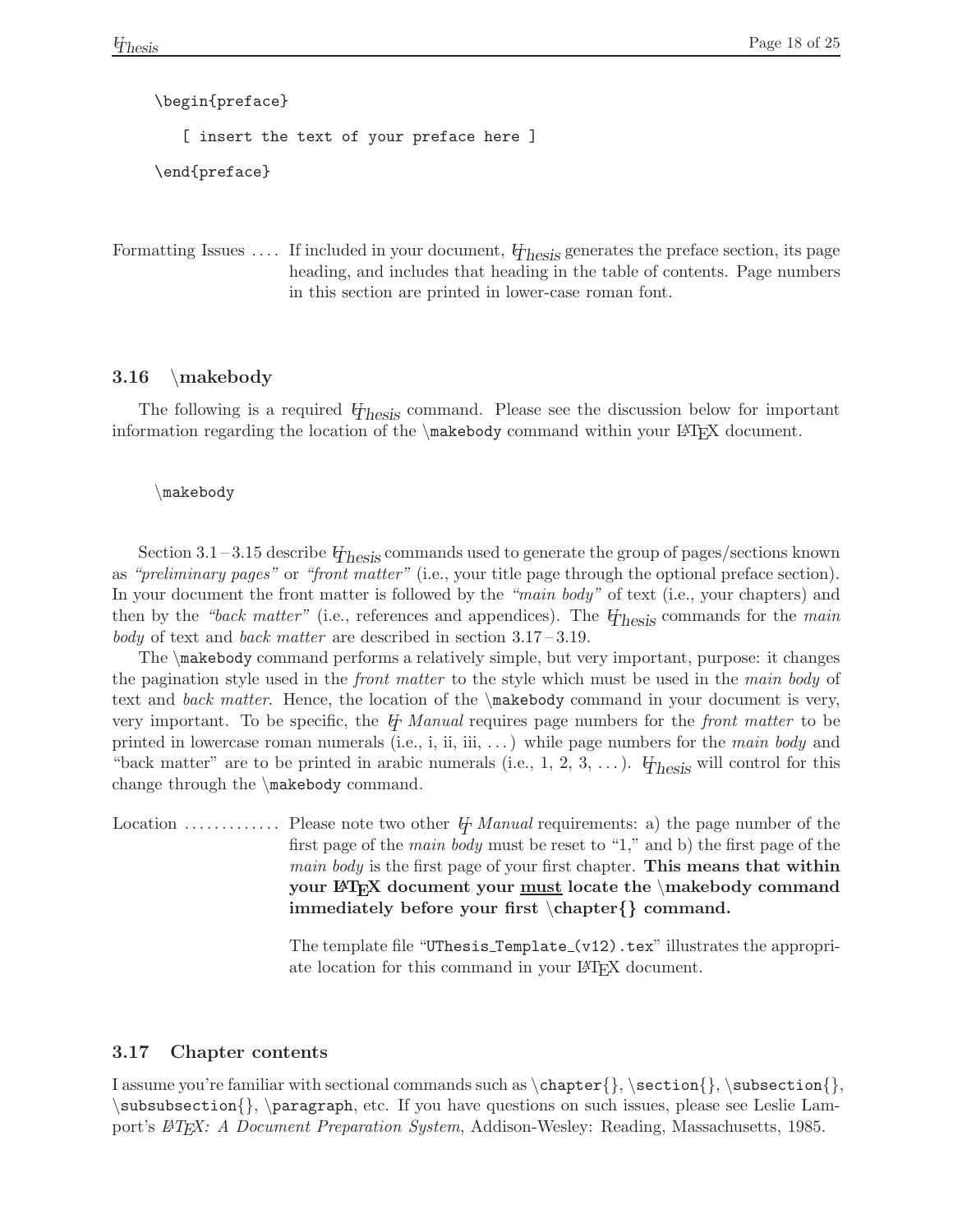## <span id="page-22-0"></span>**3.18** \**myreferences**

The *UT Manual* requires the heading "References" be used for the section that lists the works cited in your dissertation/thesis (e.g., it cannot have the heading "Bibliography"). Further, unlike those for chapters and appendices, the *UT Manual* also requires that this section heading not be numbered. As described below, the  $H<sub>hesis</sub>$  command \myreferences will take care of both of these issues for you. It will also automatically list its (unnumbered) heading in the table of contents and print this section's page numbers in arabic numerals.

 $\Delta F$ <sub>EX</sub> users have two options for establishing an acceptable reference section: A) manually generating the list of works cited in your dissertation/thesis (i.e., your "reference list"), or B) using BIBT<sub>E</sub>X to generate that reference list.

#### **Option A: Generating Your Reference List Manually**

If you manually generate your reference list, first use the following *UThesis* command to generate a "References" section:

```
\myreferences
```
Following that command, use the  $\mathcal{U}_{\text{hesis}}$  environment below to list the works cited in your dissertation/thesis:

```
\begin{referencelist}{<option>}
\item ...
\item ...
\end{referencelist}
```
The  $\oint$  *Manual* states that you must use double-spacing *between* individual entries in your reference list. However, individual entries within that list may be either single- or double-spaced. *UThesis* therefore provides two options for the above "referencelist" environment:

- "single" Replacing "<option>" in the above referencelist environment with the text "single" will generate a reference list with single-spaced entries in that list but double-spacing between those entries. (This option is sometimes preferred when the reference list is especially long.) An example of a reference list generated by this option is provided in the template file "UThesis Template (v12).tex".
- "double" Alternatively, replacing "<option>" in the above referencelist environment with the text "double" will generate a list with double-spaced entries and double-spacing between entries. (This option is sometimes preferred when the reference list is relatively short.) An example of a reference list generated by this option is also provided in the template file "UThesis\_Template\_(v12).tex".

The "single" and "double" options are case sensitive: any misspelling or mixing upper- and lower-case letters results in the default "double" option.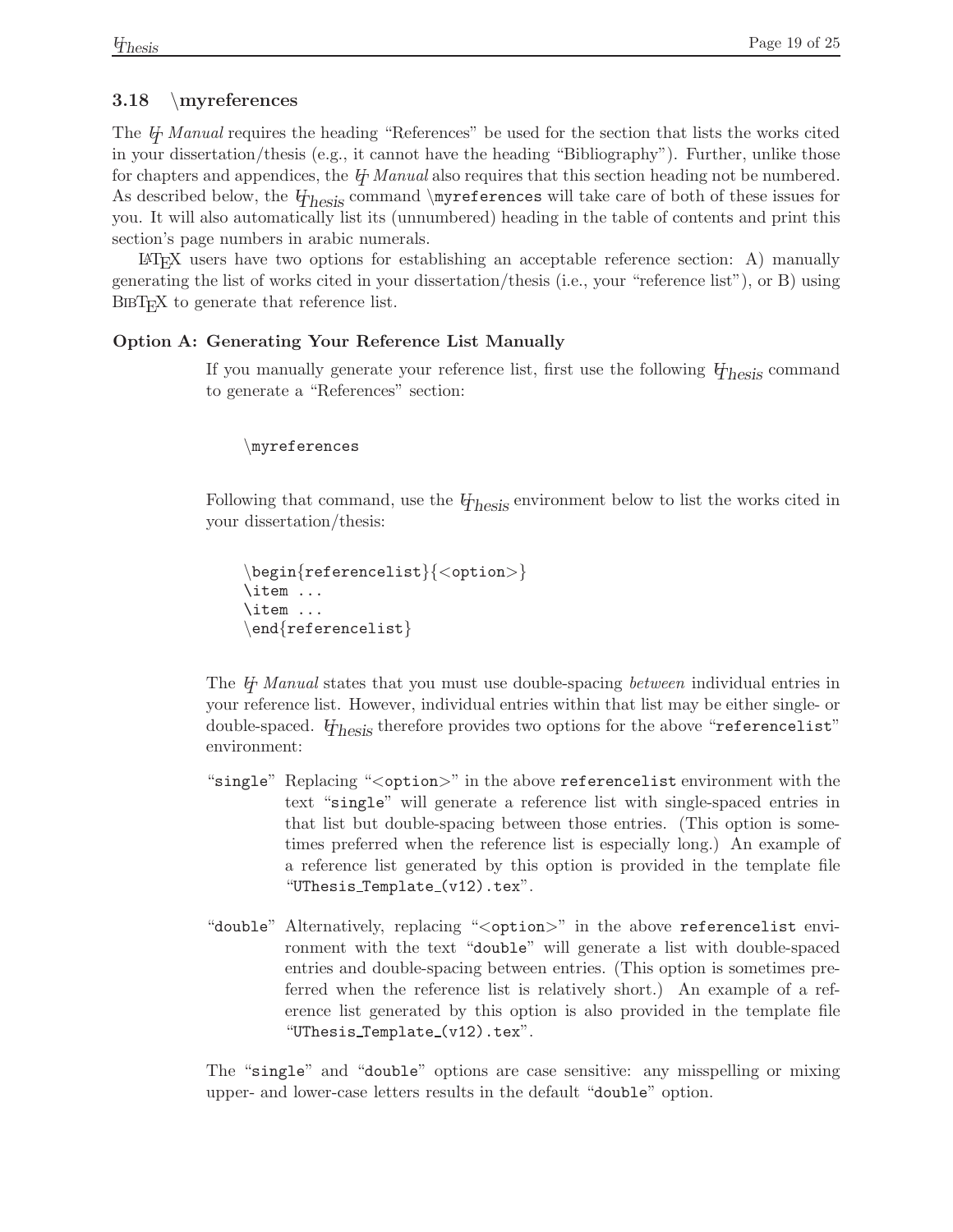#### Option B: Using BIBT<sub>E</sub>X to Generate Your Reference List

If you choose to use BibTEX to generate your reference list I must presume you're quite knowledgeable about the BIBT<sub>EX</sub> process. In this case you cannot include in your document either the "\myreferences" command or the "referencelist" environment discussed above. To be specific, you must:

- (a) delete the \myreferences command and the two examples of the "referencelist" environment provided in the template file "UThesis\_Template\_(v12).tex";
- (b) add and locate appropriately all necessary BibTEX commands within your document  $(e.g., \bibliographystyle{} \citationsstyle{} \bibliography{} , etc.)$

*U*<sub>hesis</sub> altered BIBT<sub>E</sub>X code in two ways. First, the section heading is now defined to be "References" (as mandated by the  $\cancel{H}$  *Manual*). Second, code was added so that the BibTEX process automatically includes the (unnumbered) heading "References" in the table of contents.

#### **Citation Style**

The discussion above describes the *heading* to your reference section and the spacing issues concerning your reference list. The *UT Manual* does not dictate the style by which individual entries are reported in your reference list (i.e., the examples in the template file "UThesis\_Template\_(v12).tex" may not be appropriate for all disciplines). The style you use to report such reference list entries must be based on the convention adopted by your particular discipline.

#### <span id="page-23-0"></span>**3.19** \**appendix**

The  $\boldsymbol{\alpha}$  is a standard LAT<sub>EX</sub> command. The template file included in this distribution provides examples on how to establish appendices. (See "UThesis\_Template\_(v12).tex".) To be brief, first include the command

\appendix

followed by the command

\chapter{This is an Appendix}

That will generate the section enumeration "Appendix A" followed by the heading "This is an Appendix". The appendix enumeration and heading use the same font as that used for chapters within the body of the text (as is required by the  $\psi$  *Manual*).

You need to invoke the \appendix command only once. That is, if you need another appendix (i.e., "Appendix B") you should not include another  $\qquad$  appendix command — simply add a subsequent \chapter{} command to generate a subsequent appendix.

Appendices are enumerated using the *Alph* numbering style (i.e., A, B, C, . . . ) instead of the arabic style used for chapters (i.e.,  $1, 2, 3, \ldots$  ). Appendix page numbers are printed in arabic font, and the heading to each appendix is listed in the table of contents. All of these formatting issues are automatically handled by *UThesis*.

## <span id="page-23-1"></span>**3.20 The end**

And, of course, the last command in your document is the standard L<sup>AT</sup>EX command:

```
\end{document}
```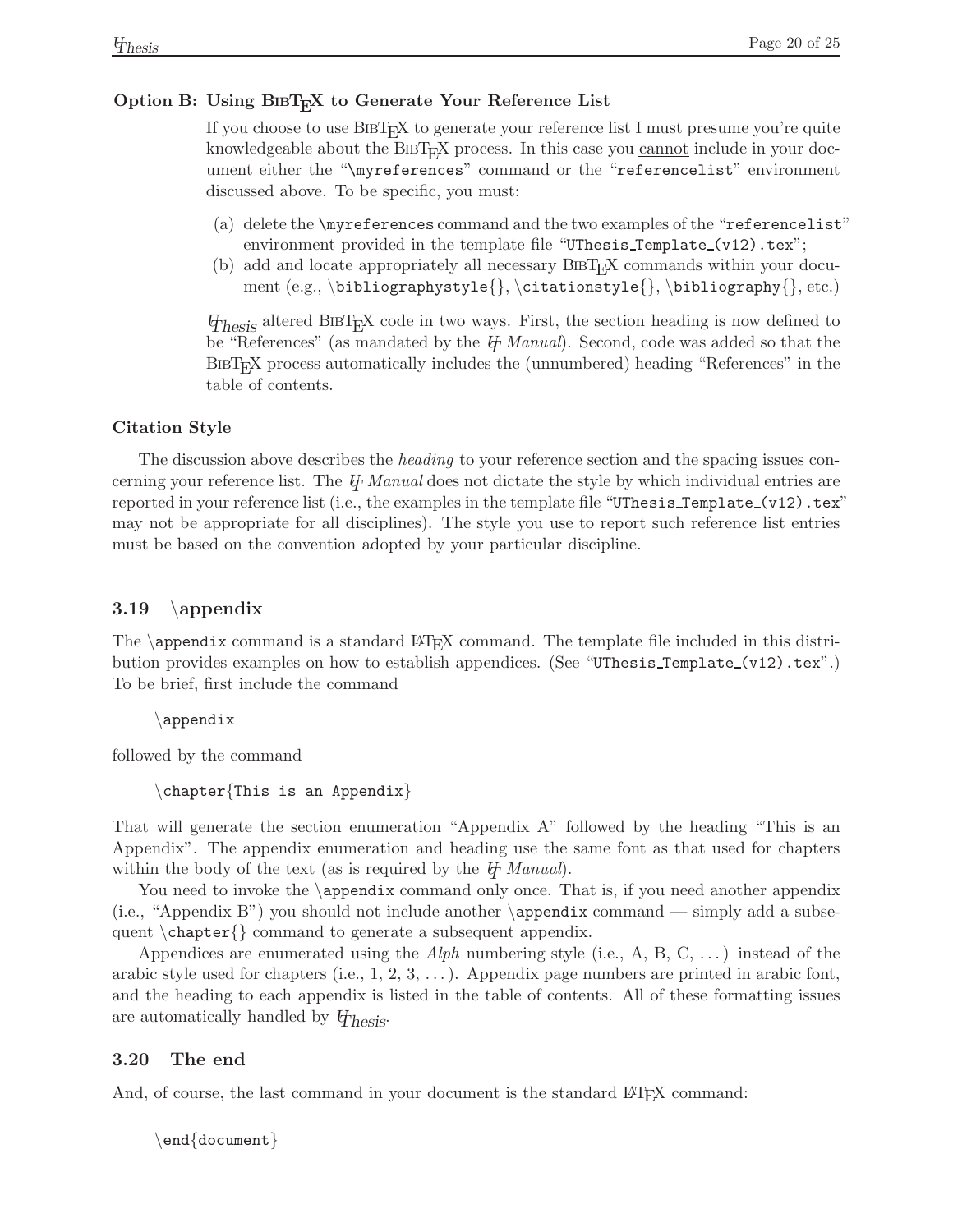## **Appendices**

Since creating  $\psi_{\text{hesis}}$  in 1995, many graduate students have contacted me for guidance on LAT<sub>E</sub>X's cross-referencing capabilities and about its \caption[ ]{} command. The appendices provide a detailed explanation of each feature. For a complete description of each feature please see Leslie Lamport's *LA*<sub>*TEX: A Document Preparation System*, Addison-Wesley: Reading, Massachusetts,</sub> 1985.

## **Appendix A**

## <span id="page-24-0"></span>Review of  $\text{MTEX's Cross-Refereencing Commons}$

#### <span id="page-24-1"></span>**A.1 Section Numbers**

There are two LATEX commands necessary for cross referencing: the **\label**{key} command and the  $\ref{key}$  command. To cross-reference a section, the first step is to place a  $\label{key}$ command *within* the \section{}, \subsection{}, \subsubsection{}, etc. command. That is,

\subsection{ \label{} }

For example, I used the following LAT<sub>EX</sub> code to generate the subsection heading above:

\subsection{Section Numbers\label{SECTIONS}}

The string "SECTIONS" is the "key" in the above example. You use the \ref{key} command to reference a particular "key". For example, entering the LAT<sub>EX</sub> code "\ref{SECTIONS}" in this LATEX document produces the output "A.1" — which is this section's number. Hurrah! It works!

The above description for the use of the **\label{}** and **\ref{}** commands hold true for all section levels: chapter, appendix, section, subsection, subsubsection, etc.

**A Style Issue:** You may make statements such as *". . . this information is in A.1."* However, you're more likely to state something like *". . . this information is in section A.1."* Therefore, as a matter of style, you might consider using the invisible "~" (tilde) character between the "section" and "\ref{SECTIONS}" elements of that LAT<sub>E</sub>X code. That is,

```
section~\ref{SECTIONS}
```
Using the invisible "<sup>\*</sup>" (tilde) character in this way provides a very clear benefit: it improves the readability of your document. It "ties" the two elements together so that

- 1. no additional space is inserted between these elements, and
- 2. no line break will occur between these elements.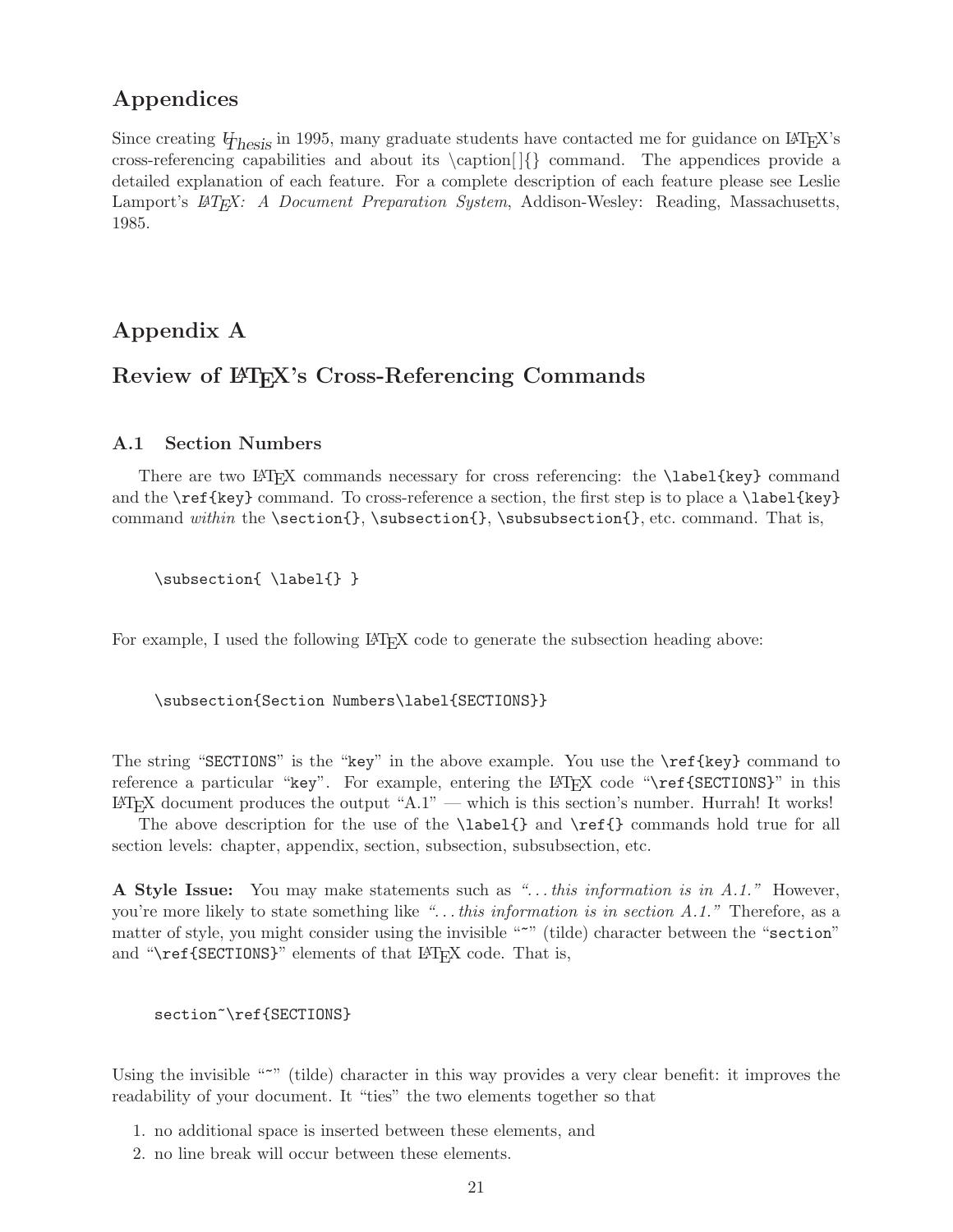#### <span id="page-25-0"></span>**A.2 Table and Figure Numbers**

Cross referencing a table or figure number uses the same LATEX commands as those with sections, except that the **\label{}** command must instead be inserted within the braces  $(\lq \rq)$  of the table's/figure's \caption{} command. That is,

\caption{ \label{} }

You must use a \caption{} command for each table/figure so that each table/figure number and caption will be included in the "*List of Tables*" or "*List of Figures*". Consider Table A.6 below.

| When Professors write                                                                                                                           | they REALLY mean                    |  |
|-------------------------------------------------------------------------------------------------------------------------------------------------|-------------------------------------|--|
| Typical results are shown                                                                                                                       | The best results are shown          |  |
| It is generally believed that                                                                                                                   | A couple of other guys think so too |  |
| Thanks to Al K. Seltzer for assistance   Seltzer did the work and Daly ex-<br>and to I.P. Daly for valuable discussions   plained what it meant |                                     |  |

<span id="page-25-2"></span>Table A.6: A Silly Glossary for Research Reports

I used the following LAT<sub>EX</sub> code to generate the caption to Table A.6 above:

\caption{A Silly Glossary for Research Reports \label{SILLY}}

A table or figure is referenced by using the "\ref{key}" command, which was described in section A.1. With "SILLY" as the "key" in the above \label{} command, entering the LATEX code "Table~\ref{SILLY}" in this document produces the output "Table A.6".

#### <span id="page-25-1"></span>**A.3 Equation Numbers**

Suppose you have the following equation in your dissertation/thesis:

$$
c^2 = a^2 + b^2. \t\t(1)
$$

Equation (1) was generated by the following commands:

```
\begin{equation}
c^2 = a^2 + b^2. \label{DELUXE}
\end{equation}
```
The LAT<sub>EX</sub> code: "Equation" (\ref{DELUXE}) is a deluxe equation" would generate the output "Equation (1) is a deluxe equation". Notice that for the output to generate "Equation (1)" I had to manually surround \ref{DELUXE} with "(" and ")". You should consult your major advisor as to whether your discipline's convention is to reference equations as "Equation (1)" or as "Equation 1".

Take care when placing the \label{} command in multiple equation environments such as eqnarray or array. For example, consider the following equations: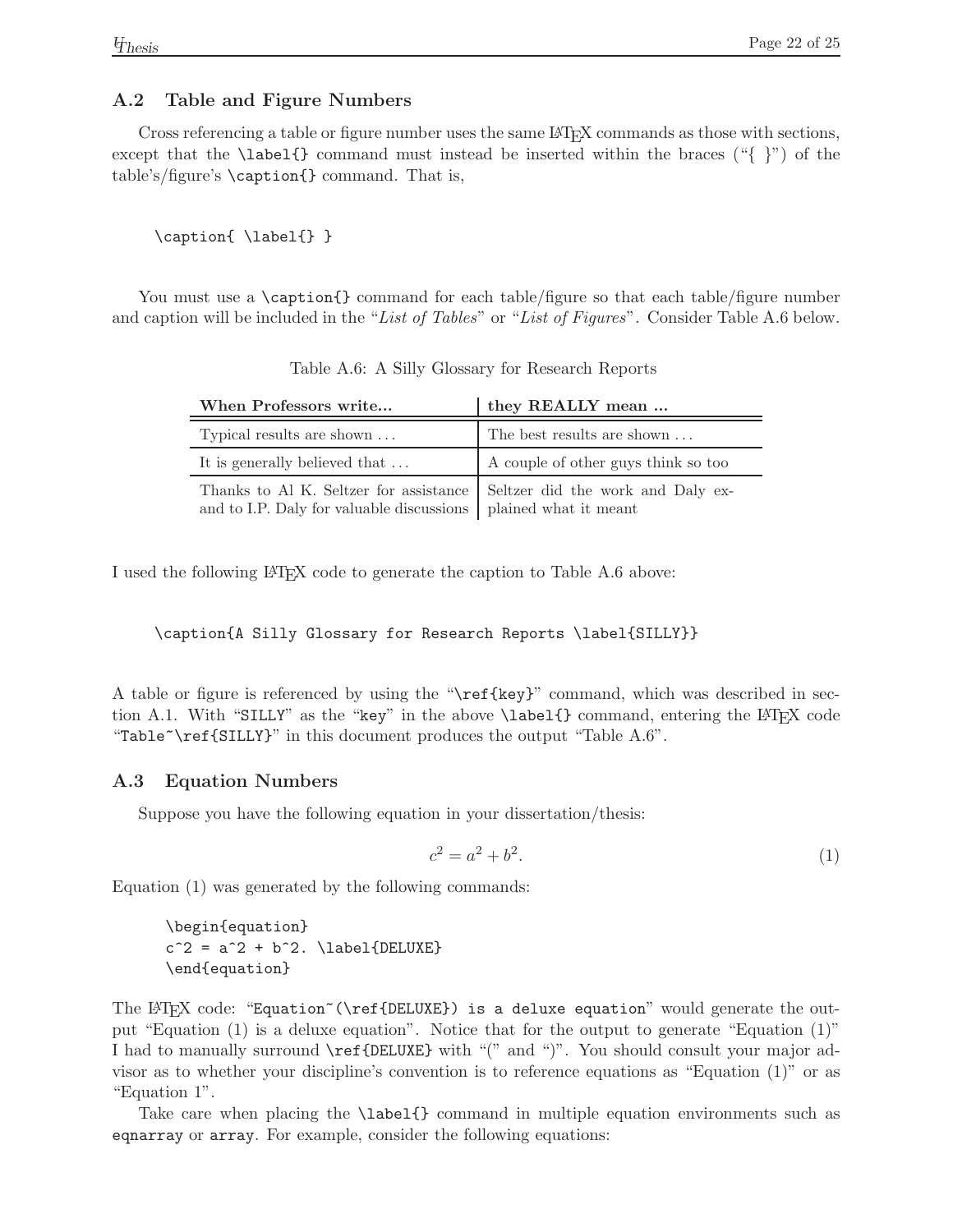$$
2 = 1 + 1,\tag{2}
$$

$$
4 = 2 + 2. \tag{3}
$$

Equations  $(2)$  and  $(3)$  were generated with the following LAT<sub>EX</sub> code:

```
\begin{eqnarray}
 2 \& = \& 1 + 1, \label{CORRECT} \\ \label{INCORRECT}
 4 \& = \& 2 + 2. \langle D = 1\end{eqnarray}
```
The proper placement of a \label{} command in such an environment is <u>after</u> the right-hand contents of an equation but before the line break command "\\". Compare the placement of the \label{CORRECT} and \label{INCORRECT} commands relative to the "\\" command in the above LATEX code. Placing the \label{} command after the line break will, of course, cause that \label{} command to reference the subsequent line.

The following list illustrates the effect of each  $\label{thm:rel}$  command in the above  $\mathbb{P}T\to$  code. As you can see, the commands \label{CORRECT} and \label{PROPER} are placed properly for referencing equations (2) and (3). However, the location of the  $\lambda$  abel{INCORRECT} command causes it to reference equation  $(3)$  — not equation  $(2)$ . If that's not what is intended, then simply place the \label{INCORRECT} command before the corresponding "\\" command (i.e., where the \label{CORRECT} command is located).

| LAT <sub>F</sub> X Code                                                  | Output |
|--------------------------------------------------------------------------|--------|
|                                                                          |        |
| Equation <sup><math>\check{ }</math></sup> (\ref{INCORRECT})Equation (3) |        |
|                                                                          |        |

#### <span id="page-26-0"></span>**A.4 Page Numbers**

The \pageref{key} command is used to reference a particular page number. The "key" in this command is from a \label{key} command placed somewhere in the text of the page you want to reference. For example, in the LAT<sub>EX</sub> file for this document I placed the "\label{FUDD}" command at the end of this very sentence — right here:  $\Longrightarrow \leftarrow$ . In turn, the command "p." \pageref{FUDD}" produces the output "p. 23" — which is the page number of this page. It works! Hurrah!

A convenient LATEX feature is that you do not always have to include additional \label{} commands for some page referencing. You can use a "key" from an existing \label{} command that is already in place (on that page) which references something else, such as a section, table, figure, equation, etc. Consider the following examples, which draw upon "keys" used in previously examples. Note that for each example, the same "key" is used in both the "\ref{}" and "\pageref{}" commands.

| LAT <sub>F</sub> X Code                                                                                            | Output                     |
|--------------------------------------------------------------------------------------------------------------------|----------------------------|
| section~\ref{SECTIONS} on p.~\pageref{DELUXE}                                                                      | section A.1 on $p. 21$     |
| Equation~(\ref{DELUXE}) is on p.~\pageref{DELUXE}                                                                  | Equation $(1)$ is on p. 22 |
| Table <sup><math>\ref{SILLY}</math></sup> (p. $\tag{p. \text{SILLY}$ ) is not funny Table A.6 (p. 22) is not funny |                            |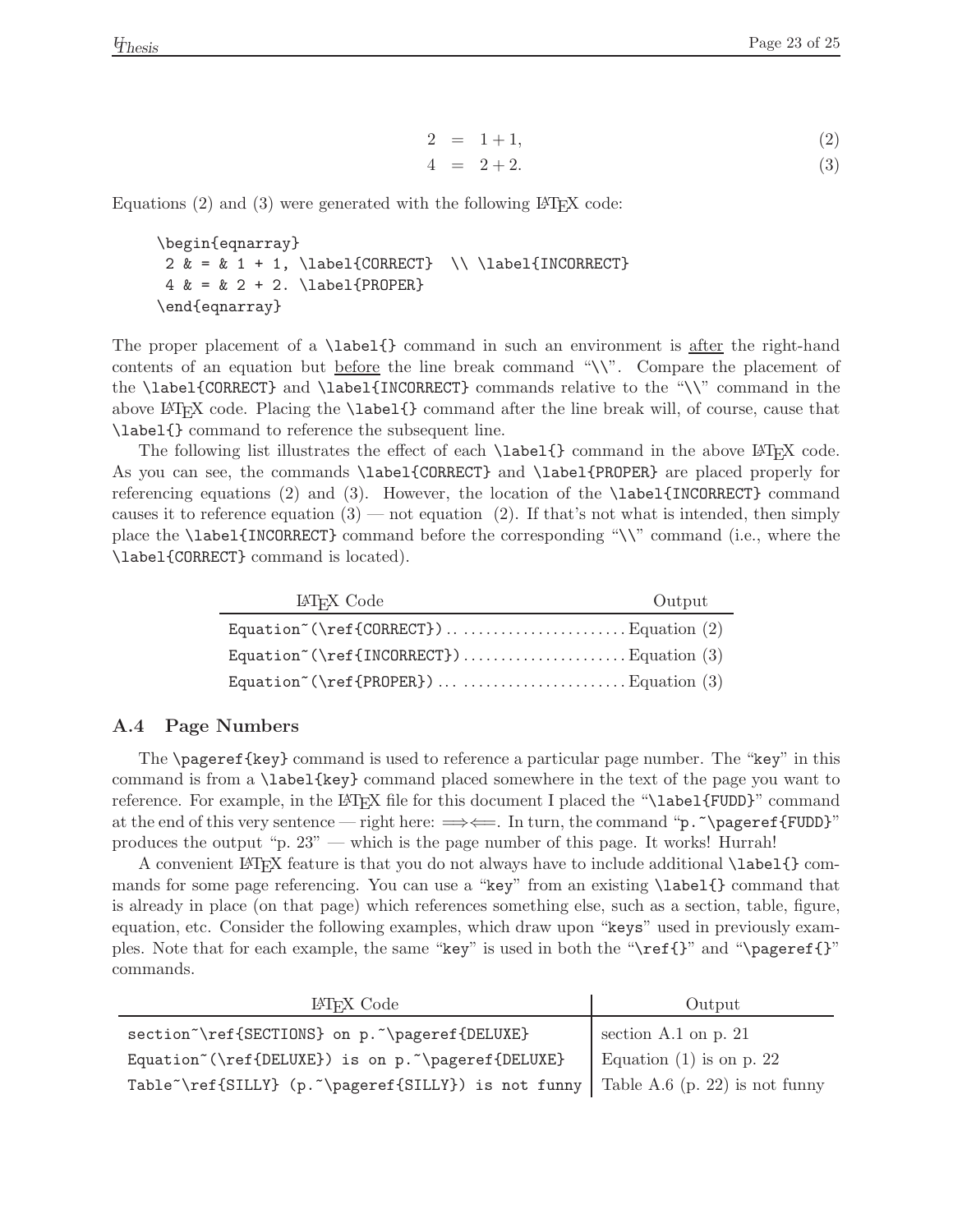## **Appendix B**

## <span id="page-27-0"></span>**Review of LATEX's** \**caption[ ]***{}* **Command**

#### <span id="page-27-1"></span>**B.1 Placement of the** \**caption[ ]***{}* **command**

It is important to remember that the caption of a table appears above the table while the caption of a figure appears below the figure. See Table A.6  $(p. 22)$  and Figure B-1  $(p. 24)$  for illustrations of the proper location of captions.

#### <span id="page-27-2"></span>**B.2 Caption text v. the text entry in the List of Tables/List of Figures**

Every semester a problem resurfaces regarding the formatting of table/figure captions. Many students and faculty members do not know whether a table's/figure's caption text must be copied verbatim as the text in the corresponding entry in the *List of Tables*/*List of Figures*. It does not have to be a verbatim copy of the caption text.

Because the purpose of a caption is to fully describe the content of a table/figure, *caption length should not be influenced by space considerations.* In contrast, the purpose of an entry in the *List of Tables/Figures* is to provide concise information about a table/figure that directs readers to the appropriate page where they can examine the table/figure and review its full caption. *Hence, space considerations are important when determining the length of an entry in the List of Tables/Figures* (i.e., such an entry should not exceed one or two lines in such *Lists*). Entries of greater length makes such *Lists* cumbersome and, most importantly, makes it difficult for readers to locate information within those *Lists*. This is especially true when the *List* has many multiple-line entries.

 $\Delta$ EX provides an optional argument in the \caption command so that your caption text can differ from the *List of Tables*/*List of Figures* entry text (i.e., the "list-entry" text). The complete syntax of the **\caption** command is:

\caption[list-text]{caption-text}

{caption-text} ..... **Mandatory.** The "caption-text" will appear as the actual caption to the table/figure.

[list-text] ........ **Optional.** If included, the "list-text" will be the corresponding text entry in the *List of Tables/List of Figure*. The "list-text" may differ from the "caption-text" and it will not appear in the caption to the table/figure. If the [list-text] option is omitted, the "caption-text" will be the corresponding entry in the *List of Tables/List of Figure*.

#### <span id="page-27-3"></span>**B.2.1 Relatively "short" captions**

Consider Figure B–1 below. Because the length of its caption text is relatively "short" there is no need to use the [list-text] option of the \caption[]{} command.

Pretend a picture of Bessie Smith was inserted here

<span id="page-27-4"></span>Figure B–1: Bessie Smith, Empress of the Blues.